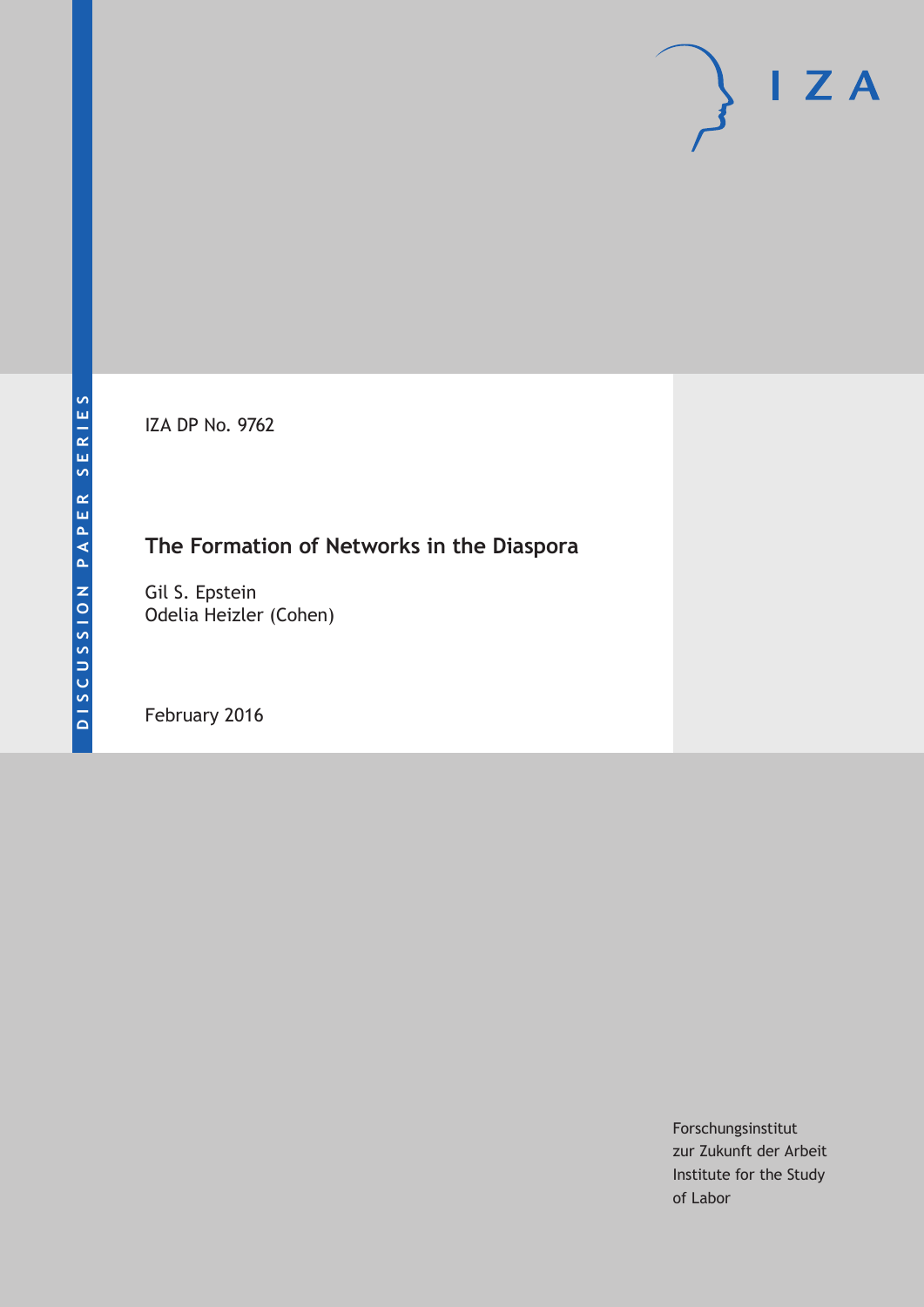# **The Formation of Networks in the Diaspora**

### **Gil S. Epstein**

*Bar-Ilan University, CReAM and IZA* 

### **Odelia Heizler (Cohen)**

*Tel-Aviv-Yaffo Academic College and IZA* 

Discussion Paper No. 9762 February 2016

IZA

P.O. Box 7240 53072 Bonn Germany

Phone: +49-228-3894-0 Fax: +49-228-3894-180 E-mail: iza@iza.org

Any opinions expressed here are those of the author(s) and not those of IZA. Research published in this series may include views on policy, but the institute itself takes no institutional policy positions. The IZA research network is committed to the IZA Guiding Principles of Research Integrity.

The Institute for the Study of Labor (IZA) in Bonn is a local and virtual international research center and a place of communication between science, politics and business. IZA is an independent nonprofit organization supported by Deutsche Post Foundation. The center is associated with the University of Bonn and offers a stimulating research environment through its international network, workshops and conferences, data service, project support, research visits and doctoral program. IZA engages in (i) original and internationally competitive research in all fields of labor economics, (ii) development of policy concepts, and (iii) dissemination of research results and concepts to the interested public.

IZA Discussion Papers often represent preliminary work and are circulated to encourage discussion. Citation of such a paper should account for its provisional character. A revised version may be available directly from the author.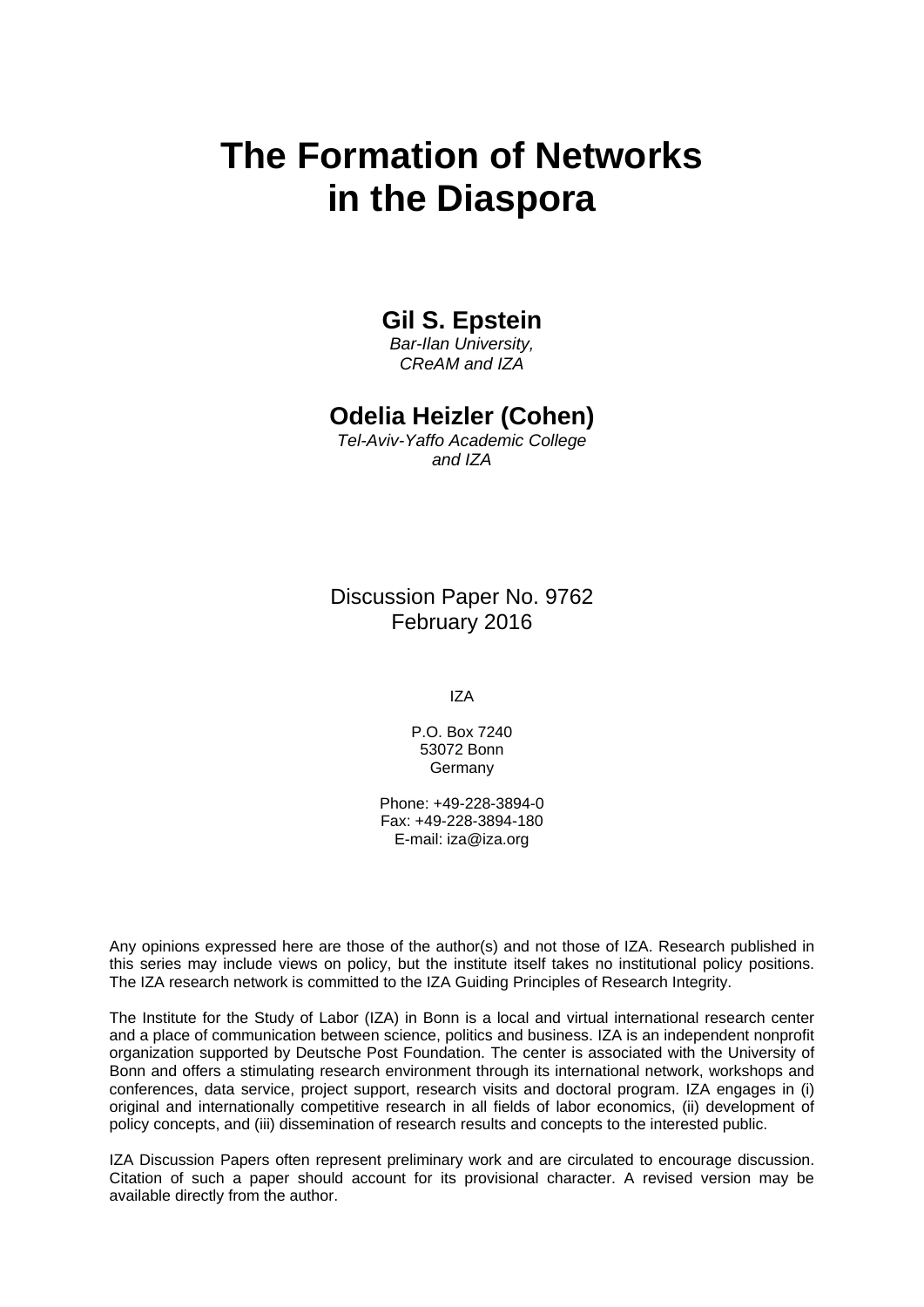IZA Discussion Paper No. 9762 February 2016

# **ABSTRACT**

## **The Formation of Networks in the Diaspora**

In this paper, we examine possible types of network formation among immigrants in the diaspora and between those immigrants and the locals in different countries. We present the model by considering different possible interactions between immigrants and the new society in their host country. Spread of migrants from the same origin in the diaspora may well increase international trade between the different countries, depending on the types of networks formed. We present possible applications of network structure on the country of origin, such as on international trade. We find that when the size of the diaspora is sufficiently large, the natives in the different countries will be willing to bear the linking cost with the immigrants because the possible benefits increase with increasing size of the diaspora.

JEL Classification: D85, D74, J61, L14

Keywords: immigrants, networks, diaspora

Corresponding author:

Gil. S. Epstein Department of Economics Bar-Ilan University 52900, Ramat-Gan Israel E-mail: gil.epstein@biu.ac.il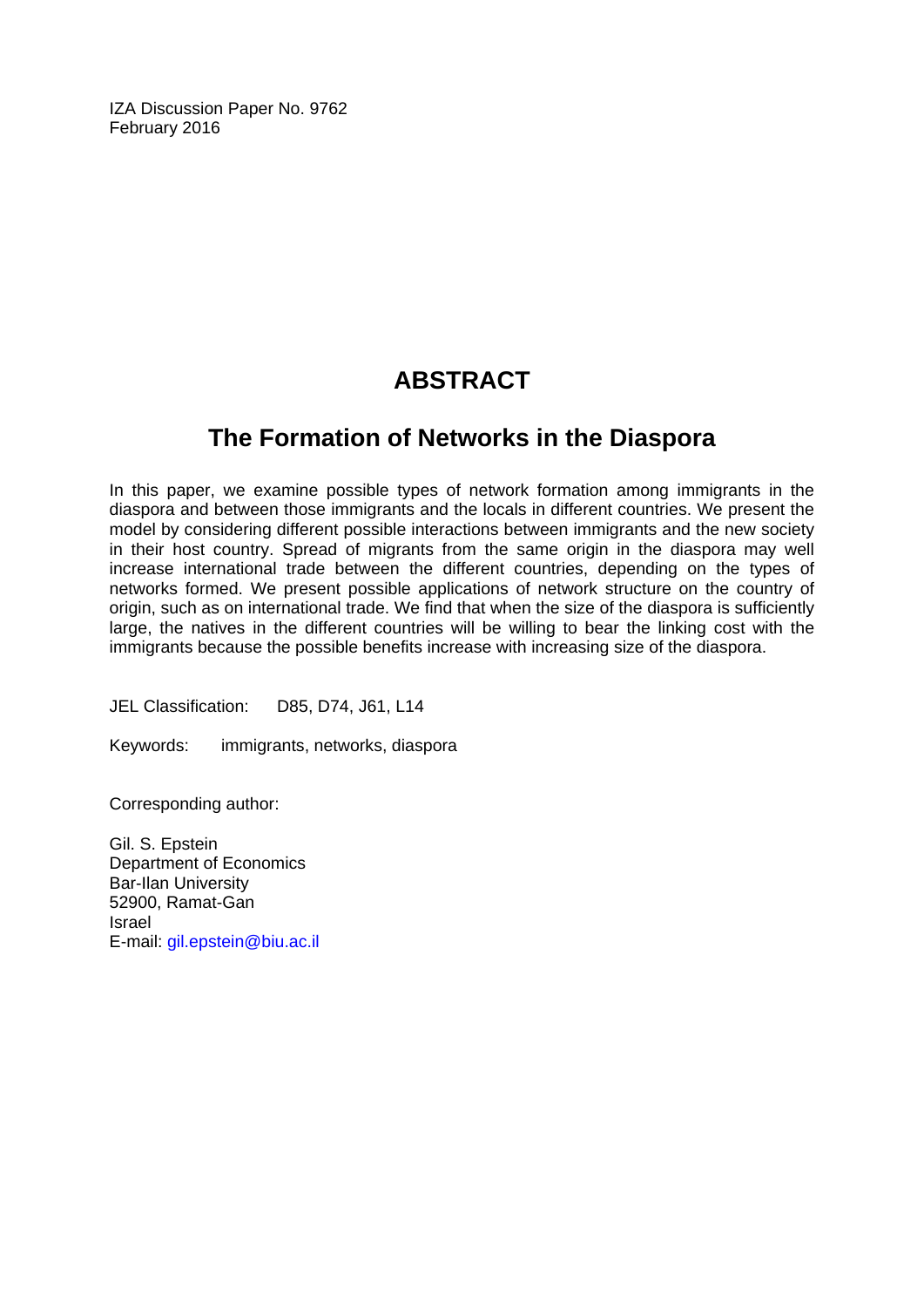#### **1. Introduction**

"Diaspora" is derived from two Greek words meaning "a scattering or sowing of seeds" and refers to the displacement or dispersion of members of an ethnic group from their country of origin to foreign lands. The diaspora is defined as people who have migrated away from their homelands, as well as their descendents, but who maintain a connection to their home country (see Plaza, 2013). Examples of a diaspora are the Jews who were exiled from Israel, the Mexican diaspora in the United States, the Turkish diaspora in Germany, and the Indian and African diasporas in all major regions of the world.

The diaspora contributes not only to the immigrants in the diaspora, but possibly also to their source and destination countries. When immigrants settle in a host country, they need social support, job-search assistance, help in finding accommodations or temporary lodging, and information regarding the alien environment and local culture. Settling in ethnic concentrations supplies those needs and decreases the migration cost (see, for example, Carrington et al., 1996).

The source country benefits from the diaspora in several ways. The first is diaspora remittances. The migrants pay allegiance to their home countries by repatriating funds to support various activities. This includes gifts to family members meant to bring about the family's development, paying school fees, building houses and structures of all kinds, and growing businesses. Bodomo (2013) indicated that diaspora remittances are better than foreign aid that is not received from the diaspora. This is because remittances go directly to their targets, in contrast to foreign aid funds which have been known to be misappropriated at governmental and nongovernmental levels. Using data on the Central African diaspora, Tchouassi and Sikod (2010) found that recent migrants in the diaspora are motivated by the need to support families back home. However, the first migrants are motivated largely by altruism, charity, and in today's globalization, a desire to bridge the developmental divide. Hercowitz and Pines (1997) showed that the Jewish diaspora is increasing its donations to Israel as the number of immigrants to Israel increases.

The second benefit to the home country, as well as to the host country, is international trade. Numerous studies have shown that immigrants affect bilateral trade, for example, a 10% increase in immigrants to the United States (US) will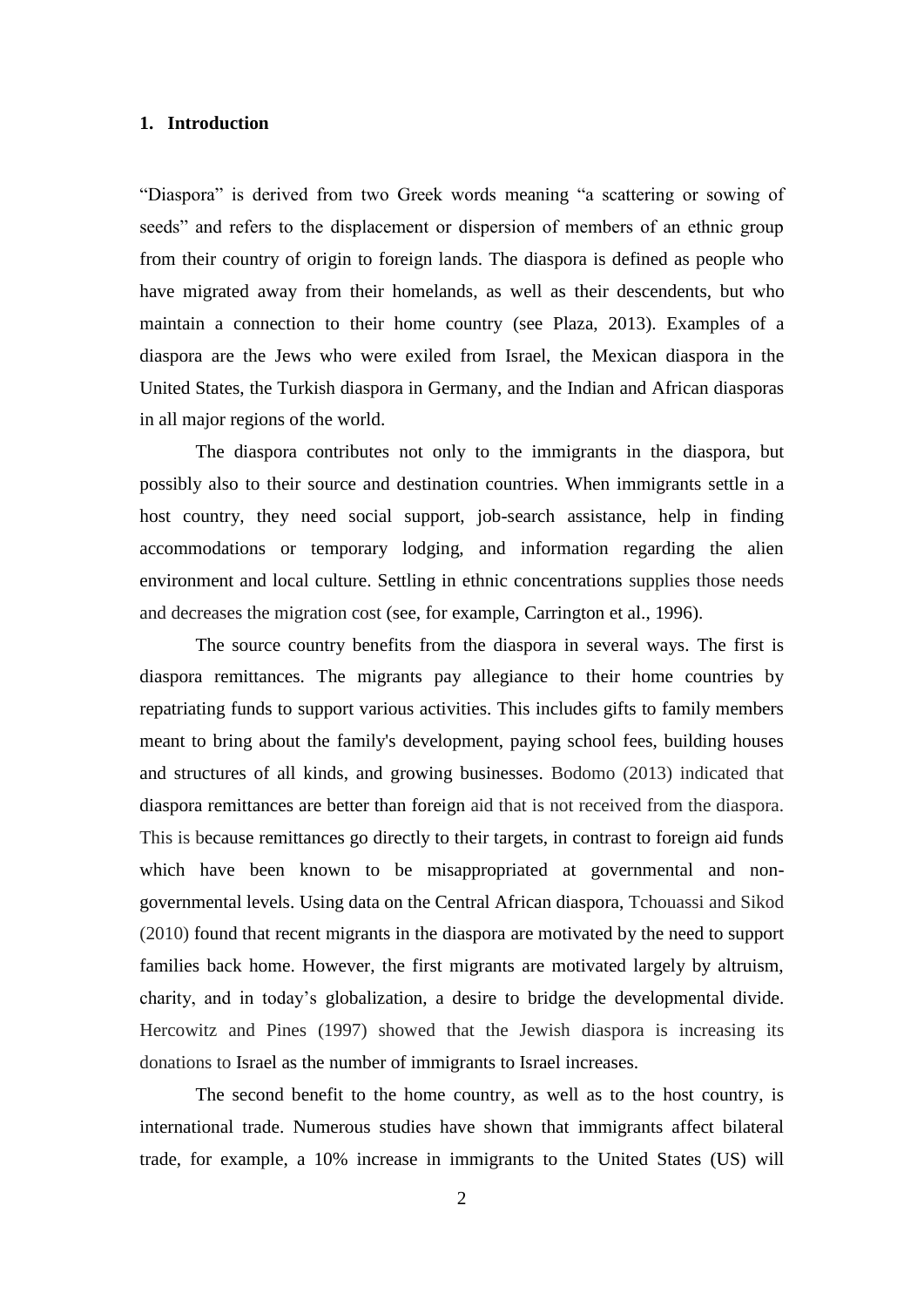increase US exports to the country of origin by 4.7% and US imports from the country of origin by 8.3% (see for survey, Rauch, 2001).

In addition to funds, the migrants who work in and are familiar with the host country typically provide business contacts, and knowledge of home-country market sources, laws and regulations, and of differences in culture and in ways of doing business. Immigrants can have an advantage in dealing with their countrymen who remain in the home country due to issues of trust or mutually understood culture. In addition, cultural ties, such as common languages, historical colonial ties, common preferences, and the knowledge of political and social institutions, can reduce trading transaction costs and facilitate an exporter's entry into the foreign market (Casella and Rauch, 2002). Moreover, the trust produced within the networks may facilitate the flow of financial capital as well as goods between network members. Immigrants can serve as a bridge between the host countries and their countries of origin (Blanes, 2005; Epstein and Heizler, 2009).

Third, migrants may help overcome informational barriers to direct foreign investments and thus increase the attractiveness of the home country to potential foreign investors. This may be interpreted as a reduction in the country-risk premium required to invest in the country of origin. Kugler and Rapoport (2007) found that a 1% increase in the stock of migrants with tertiary education residing in the United States in 1990 was associated with a 1.1% rise in the annual growth rate of direct foreign investment inflow throughout the period covered.

Fourth, the diaspora has a central role in the transfer of knowledge, technology and innovation to different countries worldwide. Return migration and cross-border diaspora networks promote access to foreign-produced knowledge and foster innovation by encouraging trade, investments and the recirculation of information back into the source countries. Naghavi and Strozzi (2015) showed a positive correlation between emigration and innovation in the presence of strong intellectual property rights protection.

Finally, the diaspora may decrease the visa costs for future immigrants. Many destination countries have specific programs for family reunification or for highly skilled individuals. An immigrant (who arrived with a student visa for example) who marries a local can become eligible to sponsor a visa for his/her closest relatives, regardless of their skills. Using data from 30 OECD countries, Beine et al. (2011)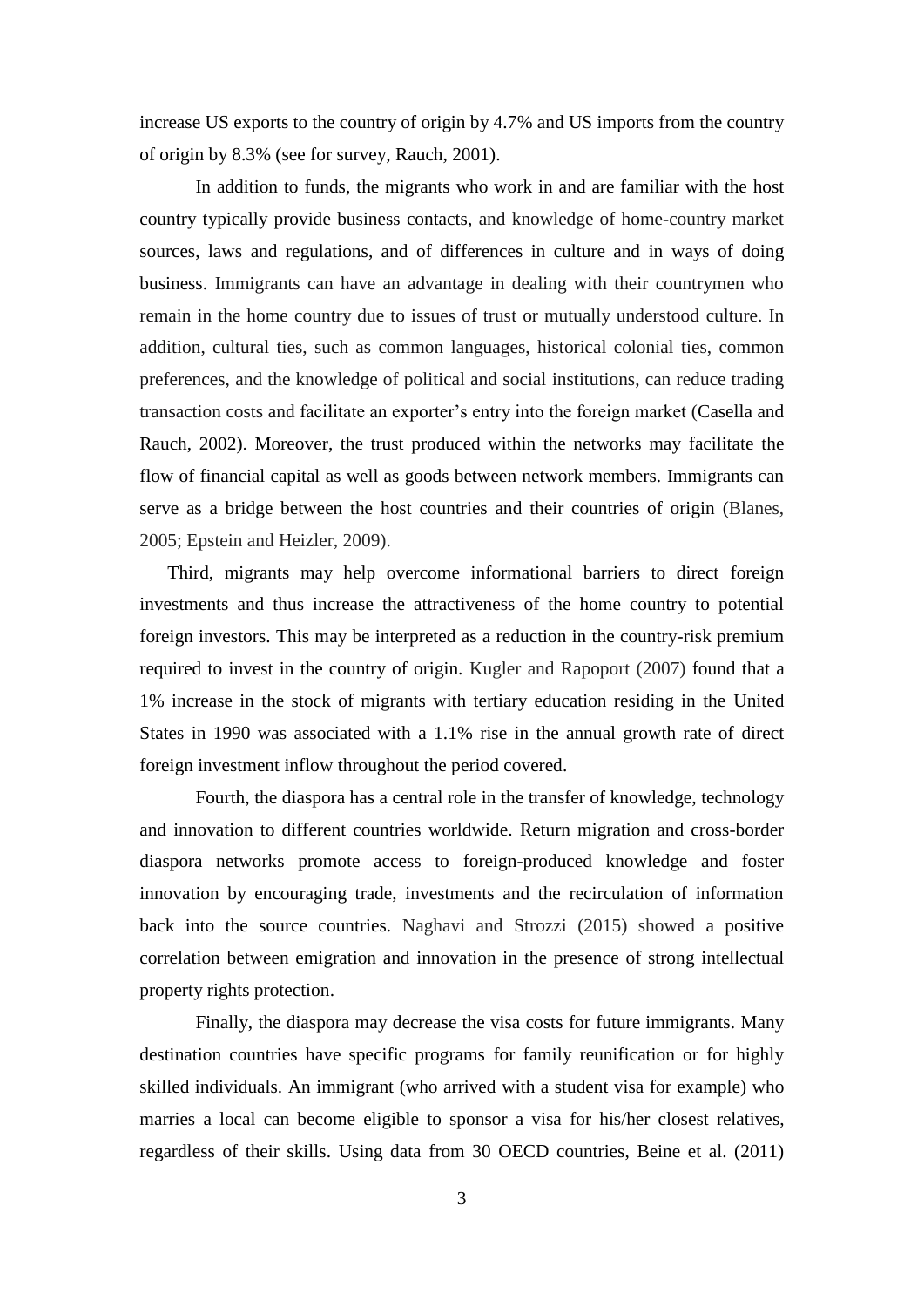found that the diaspora increases migration flow and lowers the migrants' average educational level.

In this paper, we present a model of immigrant network formation in the diaspora. The fact that the migrants are all from the same origin increases the chances of knowledge moving from one to the other and enables trade channels between the different countries of the diaspora to which the migrants have emigrated.

Numerous studies have shown that immigrants tend to settle in ethnic concentrations (see, for example, Bartel, 1989; Carrington et al., 1996; Borjas, 2000; Bauer et al., 2005). As already noted, the immigrant arriving in the host country needs social support, job-search assistance, help in finding accommodations or temporary lodging, and information regarding the alien environment and the local culture. The immigrant can invest effort in the assimilation, such as acquiring the local language, and can obtain assistance from natives, or he or she can acquire such information from previous immigrants (see Epstein and Gang, 2010). These type of networks also increase the relationship between the local population and the migrants from a certain location of origin in the diaspora.

One important element of creating a diaspora network is assimilation of the migrant in a local residence. Although at first, residence in ethnic concentrations facilitates the assimilation process, studies have shown that it may have a negative effect on the success of the adjustment. For example, Culter and Gleaser (1997) found that blacks who are located in more segregated areas have significantly less success in schooling, employment and single parenthood than those in less segregated areas. Borjas (2000) found that residential segregation of ethnic groups hampers the process of economic assimilation. The reason for this negative effect is that an increase in the immigrants' stock in the enclaves increases the competition for jobs and decreases the immigrants' wages (see Bauer et al., 2007). Furthermore, these enclaves create incentives for the immigrants not to acquire the culture and language of the host country. A destination language deficiency reduces income and hampers assimilation (see, for example, Chiswick, 1978). Moreover, the existence of an ethnic enclave may create xenophobia (see, for example, Dustmann and Preston, 2007).

In general, there are four possible states of interaction between the immigrant and his/her host and home societies (or ethnic identification) (Berry, 1997):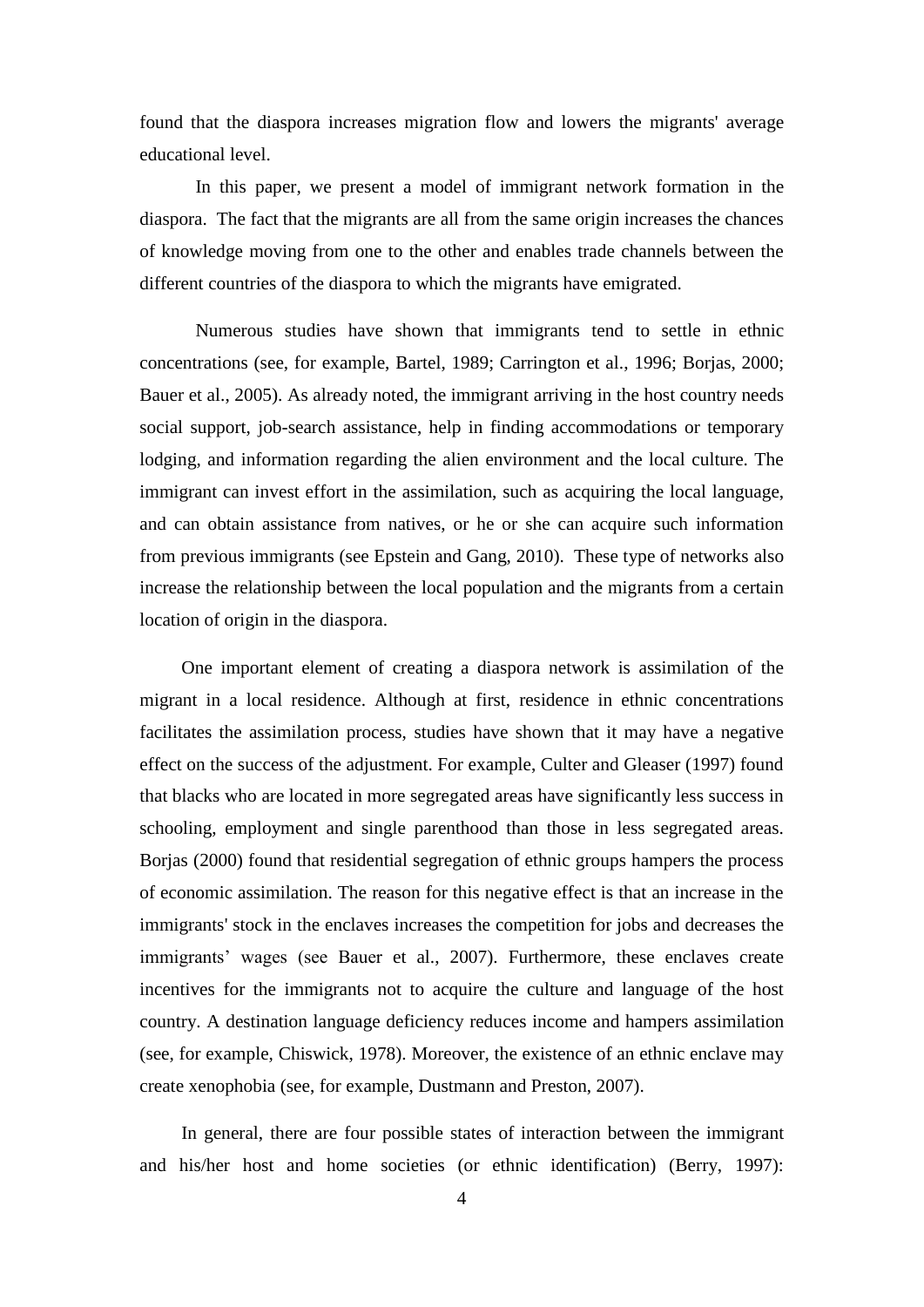assimilation is achieved when the immigrants have a strong interaction with the host society but not with the home society; separation occurs when the immigrants have a strong interaction with the home society but not with the host society; integration occurs when the immigrants interact with both societies, and marginalization occurs when the immigrants have no interaction with either society. These are all very important for the creation of the diaspora network, because they determine the type of connection that is created locally.

There is an emerging body of literature examining the assimilation of immigrants in terms of different migrant characteristics, such as age at arrival, gender, education and religion. For example, using unique data from Germany, Constant et al. (2009) found that young immigrants assimilate or integrate. Constant et al. (2006) found that Muslim women integrate and assimilate less, and are more segregated than Muslim men, whereas there are no differences between Christian men and women. Constant and Zimmermann (2009, 2013) showed that the state of ethnic identification is an important factor in labor force participation, with separation and marginalization decreasing the probability of immigrants being employed.<sup>1</sup> Comola and Mendola (2015) performed an empirical examination of network formation among immigrants in a host society using data of Sri Lankans who settled in Milan. They found that migrants tended to interact with co-nationals who came from nearby locales in Sri Lanka and had arrived in Italy either at the same time as, or long before them. A Ushaped curve was found to describe the relationship between the difference in times of arrival and the probability of forming links, with the turning point at about 20 years difference between arrival times.

The current paper adds to the extant literature by examining the process underlying the formation of each of these states of ethnic identification (i.e., assimilation, segregation, integration and marginalization) and connects it to the diaspora networks. We present the conditions for each of the different possible states in terms of adjustment costs and immigrant utility obtained from the relationship with the native inhabitants.

In this paper, we present a new approach to describing the immigrants' social network, using a network-formation method. The network-formation literature

1

 $1$  There may also be political economy issues. On this topic, see Epstein (2013).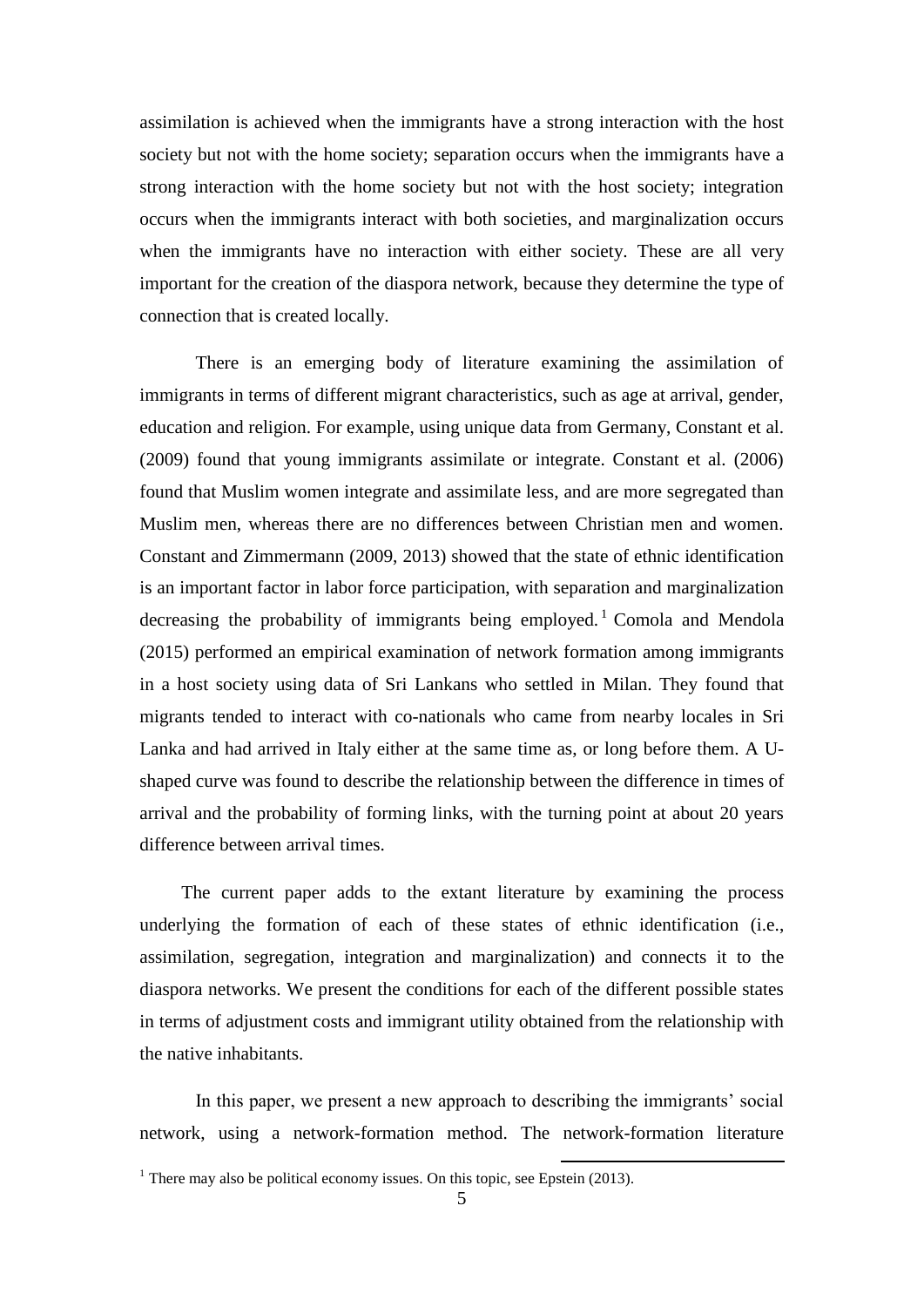presents possible connections between agents, with the agents being the nodes in the structure.<sup>2</sup> We apply this type of formation between immigrants and natives with the necessary modifications. For example, when an immigrant creates a linkage with the natives, he or she has a fixed adjustment cost, in addition to the direct linking cost. Moreover, the benefit to the immigrant and the native from the interaction is not symmetrical: the immigrant can derive more benefit from the linkage than the native (at least in the short run, on which we focus). We highlight the creation of immigrant leadership, which is used as a middleman between the immigrants and the natives. Immigrant leadership might affect the migrants' relationships throughout the diaspora, among themselves and with their source country.

The paper is organized as follows. Section 2 presents the model of network formation among immigrants and natives. In Section 3, we determine who incurs the linkage costs between immigrants and natives. Section 4 concludes.

#### **2. Network formation among immigrants and natives**

Suppose a society of natives exists where, in each period, a new immigrant joins that society. The new immigrant decides with whom to form a link (only with natives, only with immigrants, or with immigrants and natives), with each linkage costing *e* in terms of time, effort and/or money. Immigrants speak different languages and have different customs than the natives, hence when the linkages are formed between immigrants and natives, there is an adjustment cost  $c$ , in addition to the variable linking cost ( *e* multiplied by the number of linkages). The adjustment cost includes language acquisition and getting to know the new culture and manners of the new society. Information is assumed to be complete, i.e., when a new immigrant joins the society, he or she is aware of the links between the members of the group. One could also think of these costs as a function of the distance between the different members in the diaspora.

Individuals derive benefits from direct linkages, as well as from indirect linkages where only one intermediate person exists (the distance between the links is

 $\overline{a}$ 

 $2$  Jackson (2005) presents a comprehensive review of the vast emerging literature on network formation.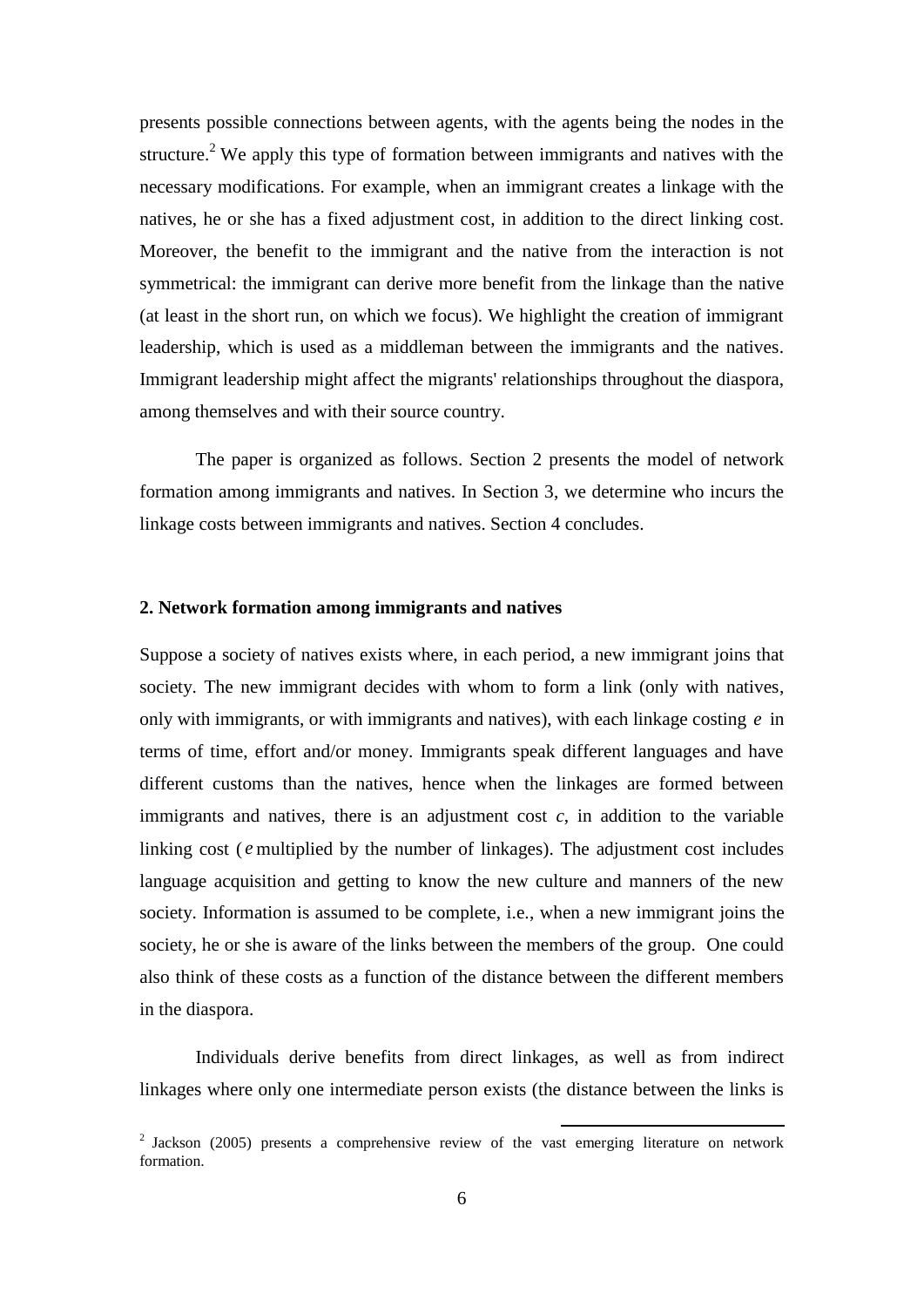limited to two people). $3$  In other words, an individual derives benefit from friends and "friends of friends". This is precisely the idea behind the diaspora network in which each person can benefit from the network, even if one is a friend of a friend. Clearly, the benefit from a direct link is higher than that from an indirect link. For example, when talking about trade between countries, personal linkages are much more beneficial. In addition, both agents benefit from the linkage, but the immigrant benefits more from the linkage with a native than the native does from the linkage with the immigrant.<sup>4</sup> Moreover, the immigrant's benefit from a linkage with a native is higher than his or her benefit from a linkage with another immigrant.<sup>5</sup> Note that the utility obtained by the migrants from the link is a function of their expected utilities as a function of the possible diaspora networks.

To state matters formally, let *M* represent the migrant and *L* the native such that:

- $u_{ML}$  the immigrant's utility from a direct link with a native
- $v_{ML}$  the immigrant's utility from an indirect link with a native
- $u_{MN}$  the immigrant's utility from a direct link with an immigrant
- $v_{MN}$  the immigrant's utility from an indirect link with an immigrant
- $u_{LM}$  the native's utility from a direct link with an immigrant

 $v_{ML}$  – the native's utility from an indirect link with an immigrant.

As stated above, we assume that  $u_{ML} > u_{LM}$ ,  $u_{ML} > u_{MM}$ ,  $u_{ML} > v_{ML}$ ,  $u_{LM} > v_{LM}$  and  $u_{MM} > v_{MM}$ . Note that if an agent has both a direct and indirect link with the same agent, he or she gains from the direct link, but not from the indirect one.

It is assumed that the immigrants are homogeneous in terms of adjustment costs and benefits from ties. Further on in this section, we will present a discussion on how the results change if these assumptions do not hold.

 $\overline{a}$ 

<sup>&</sup>lt;sup>3</sup> See, for example, Brueckner (2006).

<sup>&</sup>lt;sup>4</sup> For example, the native can employ the immigrant. Then both employer and worker benefit from the linkage, but the benefit to the worker, who has found a job, is higher.

 $<sup>5</sup>$  The natives hold more information, job and accommodation options, business opportunities, stock</sup> market tips and higher product quality than the immigrants.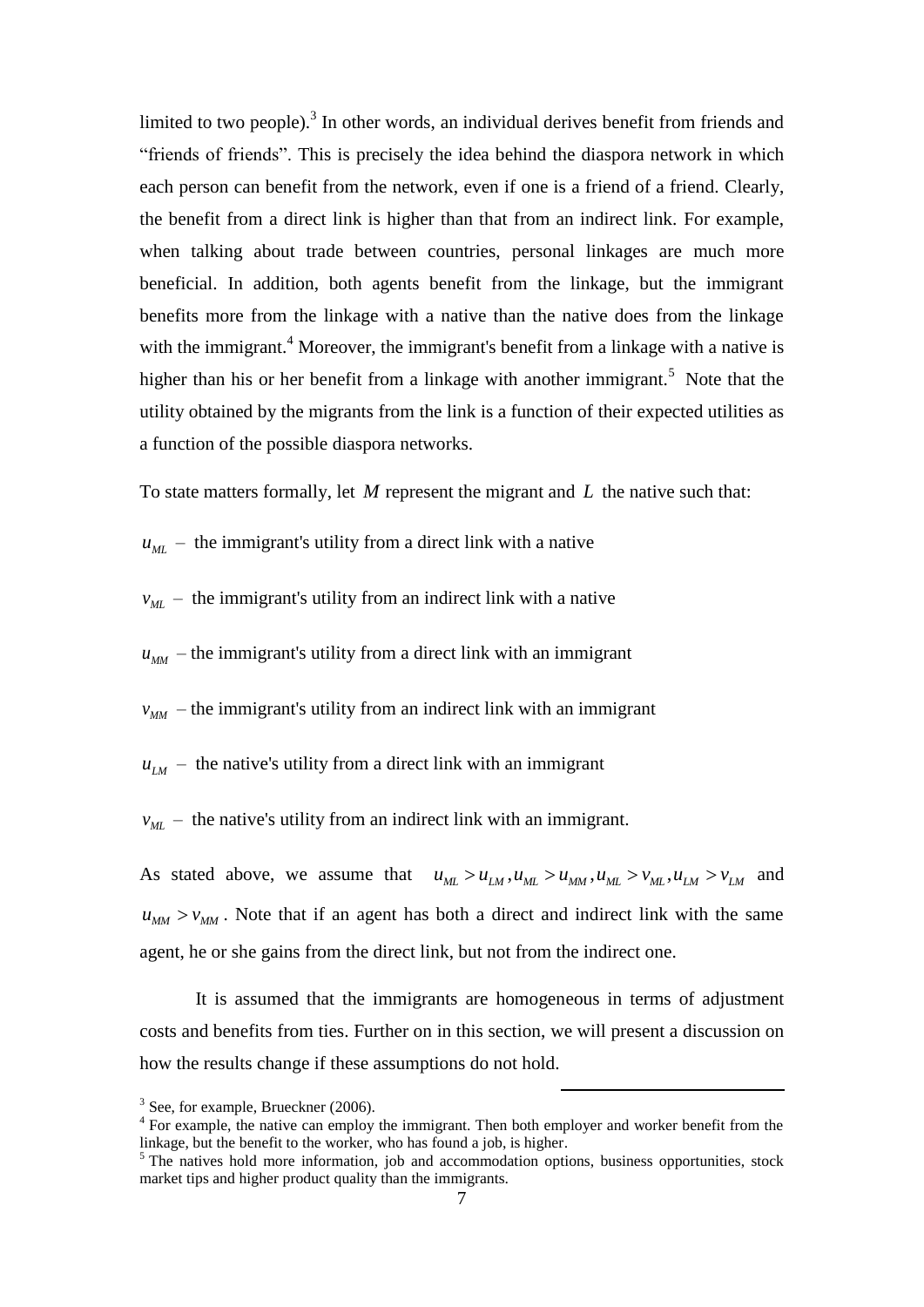We assume that the agent who benefits from the linkage more than his or her counterpart initiates the link and incurs the linking cost. <sup>6</sup> Thus, we expect the immigrant to carry the adjustment cost as well as the variable linking cost. This immigrant has the burden of the linking cost as he or she invests in order to make the linkage work with the rest of the diaspora. The immigrants maximize their utility with regard to network formation.<sup>7</sup> Denote the utility that the immigrant obtains from creating a linkage only with natives by  $X$ .  $X$  contains  $J(J>0)$  direct links with natives and  $K(K \ge 0)$  indirect links with natives:

$$
X = Ju_{ML} + Kv_{ML} - Je - c \tag{1}
$$

Denote the utility of the immigrant from an indirect link with natives (which he or she receives by direct linkage with an immigrant who maintains a linkage with natives) by *Y*. This takes into consideration the expected benefits from the linkages with the rest of the diaspora. Note that  $Y$  contains only the direct links of  $X$ , but not the indirect links, under the assumption that the distance between the links is limited to 2. Thus,

$$
Y = Jv_{ML} + u_{MM} - e \tag{2}
$$

1

Looking at Figure 1, the first immigrant (*M*1) derives benefit from one direct link and three indirect links. When the second immigrant creates a link only with the first immigrant, he or she benefits only from one indirect link with the native  $(L1)$ .<sup>8</sup>

<sup>6</sup> This assumption is based on Bala and Goyal (2002a, 2002b). For example, if one individual hosts or phones the second, both have a time cost, but only one pays for the hospitality or the conversation.

 $<sup>7</sup>$  In section 3 we refer to the different possible interactions of the first immigrant with the natives.</sup> <sup>8</sup> Our analysis deals with single migrants who make decisions; however, it can also be relevant for different cohorts or different waves of immigration, given that immigrants in each wave or cohort are homogeneous.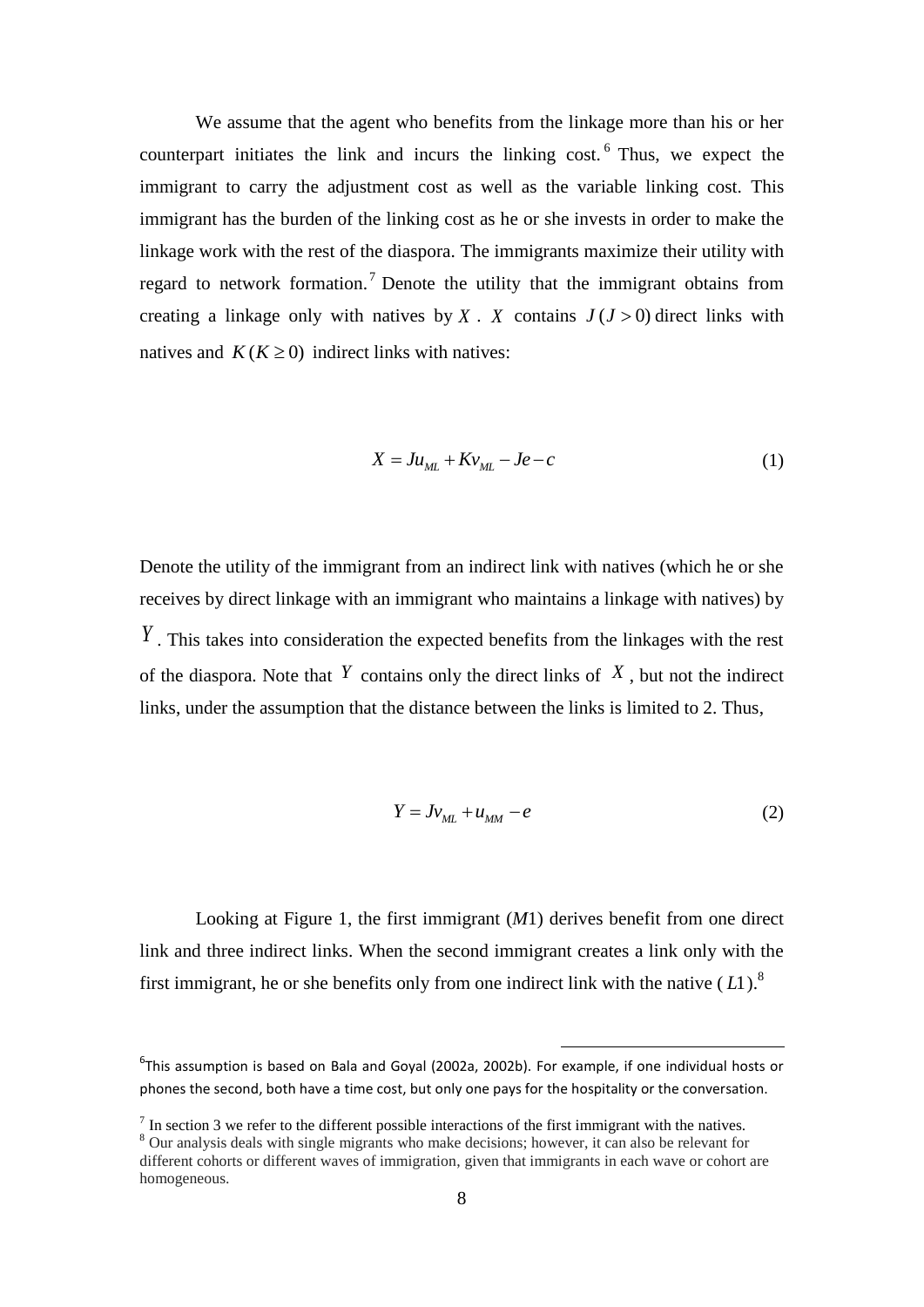

#### **Figure 1**

Following Berry (1997), assimilation takes place when the immigrant forms links with natives, but severs links with other immigrants. <sup>9</sup> Separation (or segregation) occurs when the immigrant forms links with immigrants but not with natives. Note that the links with other immigrants may well be with other immigrants worldwide and not locally. Integration occurs when the immigrant interacts with both societies: immigrants and natives. This increases the possibility of international trade. Marginalization takes place when the immigrant fails to maintain an interaction with either society and thus, no international trade is achieved.<sup>10</sup> The following table presents these four states:

|                 | Link to natives | Link to immigrants |
|-----------------|-----------------|--------------------|
|                 |                 |                    |
| Assimilation    |                 |                    |
|                 |                 |                    |
| Separation      |                 |                    |
| Integration     |                 |                    |
|                 |                 | +                  |
| Marginalization |                 |                    |
|                 |                 |                    |

<sup>&</sup>lt;sup>9</sup> It should be noted that assimilation has a different meaning in the economic literature, i.e., the process whereby a minority adapts to the customs of the host society and acquires the local language. An additional meaning would be the process of closing the wage gap between immigrants and natives (see for example, Borjas, 2015).

 $\overline{a}$ 

 $10$  Constant et al. (2006) refer to these states as continuous variables which can have values between 0 and 1. For simplification, we refer to these states as dichotomous variables (creating a linkage or not).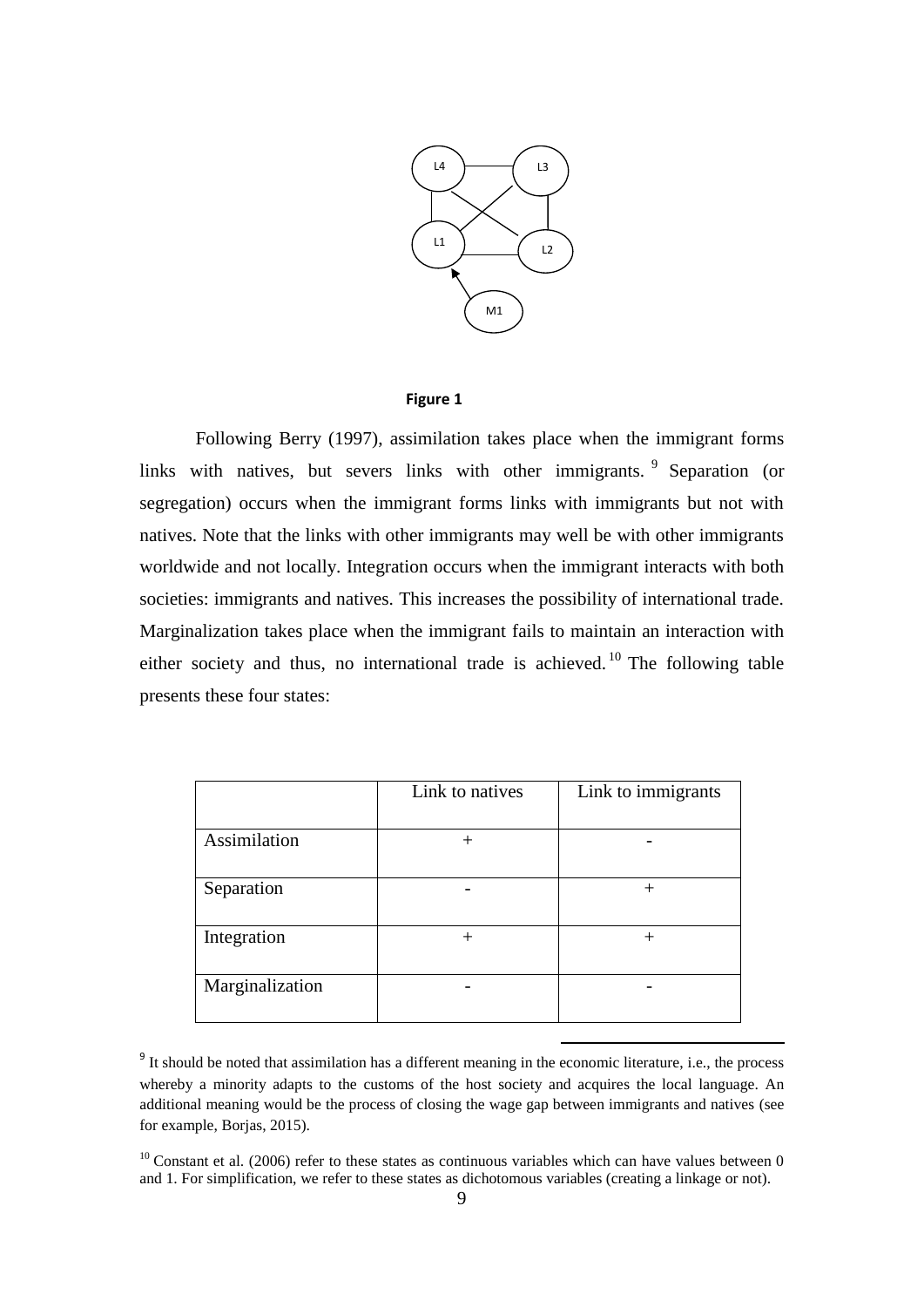Let us now examine the possible types of network formation between natives and immigrants. The first immigrant faces two main possibilities: to form a link with the natives or not. Suppose that the first immigrant chooses the first possibility and forms a link with the natives. This choice reveals a positive net benefit which satisfies:

$$
X > 0 \tag{3}
$$

The second immigrant faces the following possibilities: (a) to form a link only with natives; (b) to form a link only with the first immigrant; (c) to form a link with natives and the first immigrant, or (d) not to form any links at all. From inequality (3) and the fact that the second immigrant can also adopt the choice of the first immigrant, possibility (d) is not worthwhile for the second immigrant.

Suppose that the second immigrant chooses the first possibility and forms a link only with natives. His or her benefit then satisfies:

$$
X + v_{MM} > Y \tag{4}
$$

and

$$
X + v_{MM} > X + u_{MM} - e \tag{5}
$$

From inequality (5), it follows that:

$$
v_{MM} > u_{MM} - e \tag{6}
$$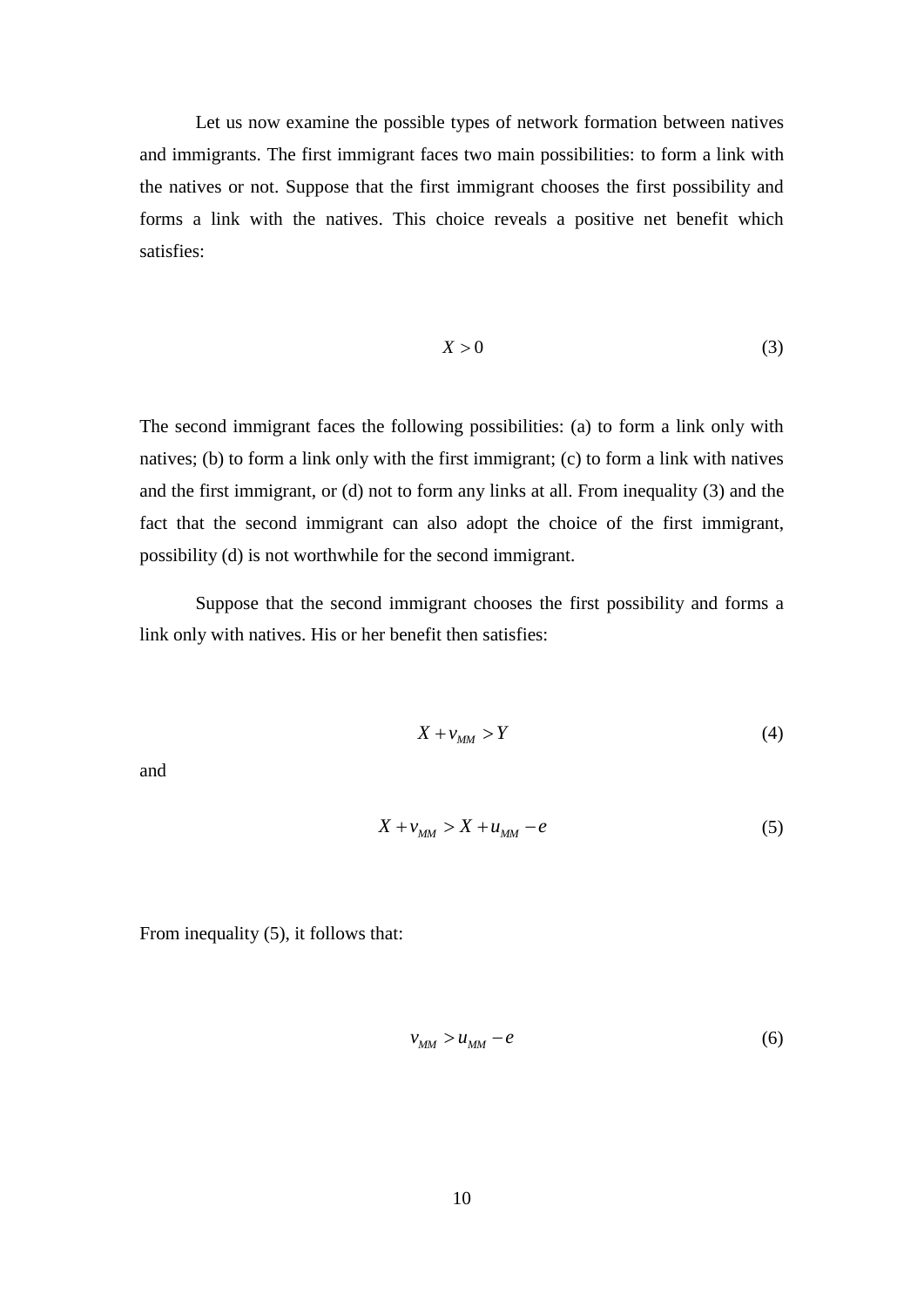This means that the immigrant's benefit from an indirect link with another immigrant is greater than the net benefit from a direct link. Adding  $(n-2)v_{MM}$  to both sides of inequality (4), we obtain:

$$
X + (N-1)v_{MM} > Y + (N-2)v_{MM}
$$
\n(7)

The LHS of inequality (7) represents the benefit gained by immigrant number  $n (n > 2)$  from a link with natives only, while the RHS of inequality (7) presents the benefit gained by immigrant number N from a link with the first immigrant only. Inequalities (6) and (7) will be valid for all future immigrants. Hence, all subsequent immigrants will only form links with the natives and assimilation will be achieved. Figure 2 demonstrates this state.

In the case of assimilation, the immigrants identify strongly with the host culture and society, coupled with its norms, values, and codes of conduct, and identify only weakly with the source society. Thus, the benefit received by the source country from the diaspora is low, whereas the diaspora contributes to the host country. The immigrants can transfer, via their links, knowledge to the local people and increase innovation in the host country. This result is in line with Chellaraj et al. (2008) who examined the effect of foreign graduate students on US innovation. They found that these students have a significant and positive impact, with a 10% rise in the number of foreign graduate students increasing patent applications by 4.5%, university patent grants by 6.8% and non-university patent grants by 5.0%. Hornung (2008) also found evidence for a positive correlation between the share of the Huguenot diaspora in Prussia and productivity in textile manufacturing hundreds of years after their immigration. Kanas et al. (2012) showed that social contact with natives enables immigrants to reach a higher occupational status, increasing their ability to affect the host country's economy.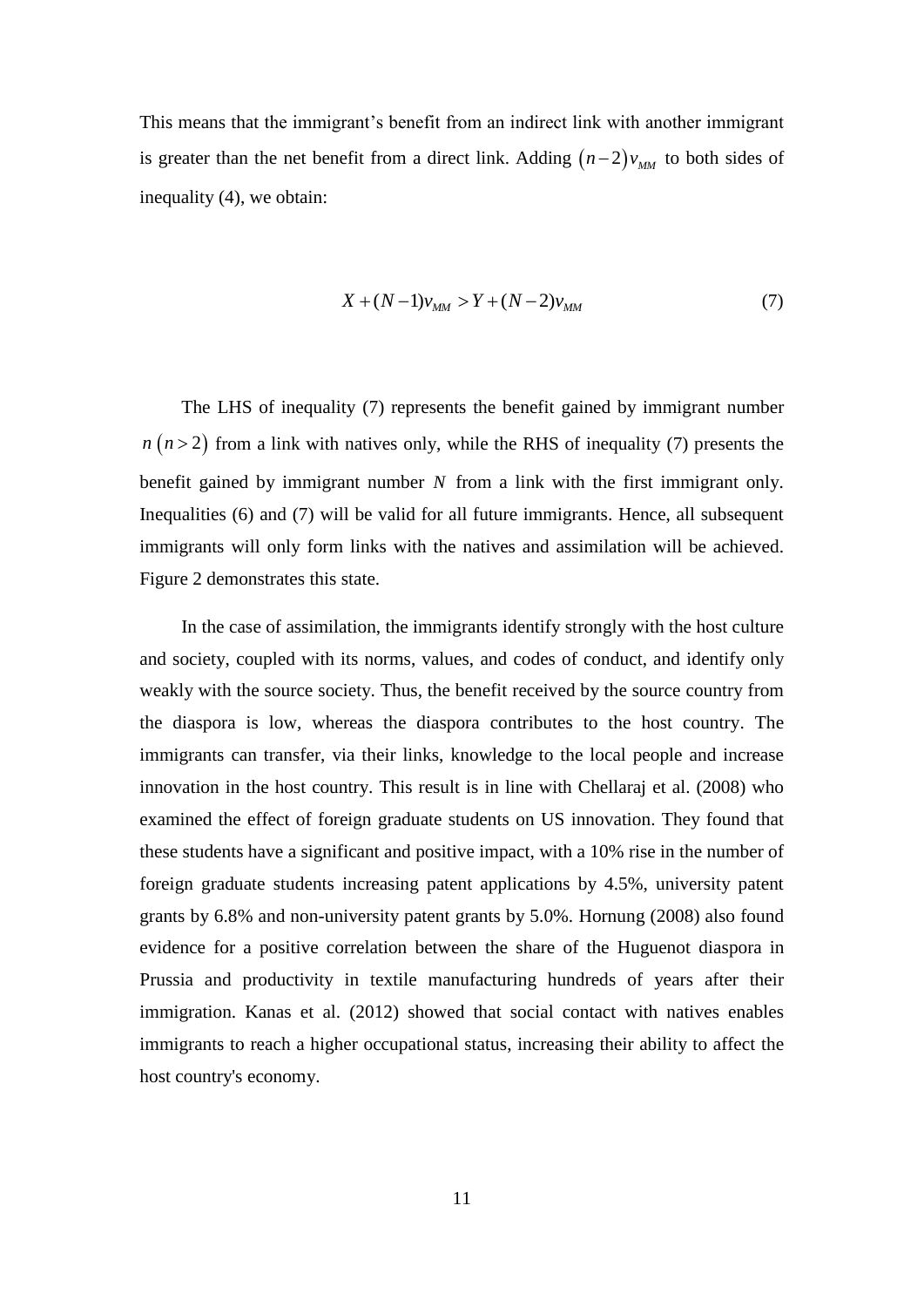

**Figure 2**

If the second immigrant chooses option (b), i.e. to form a link only with the first immigrant, his or her benefit will satisfy:

$$
Y > X + v_{MM} \tag{8}
$$

Adding  $(n-2)v_{MN}$  to the both sides of inequality(8), we get:

$$
Y + (n-2)v_{MM} > X + (n-1)v_{MM}
$$
\n(9)

The LHS of inequality (9) presents the benefit of immigrant number  $n (n > 2)$ from a link with the first immigrant only, while the RHS of inequality (9) presents the benefit of immigrant number  $N$  from a link with natives only. Inequality (9) will be valid for all subsequent immigrants and they will not create linkages with the natives. Note that if the second immigrant had immigrated first, he or she would have had to have been assimilated into the host country and to have acquired the local language.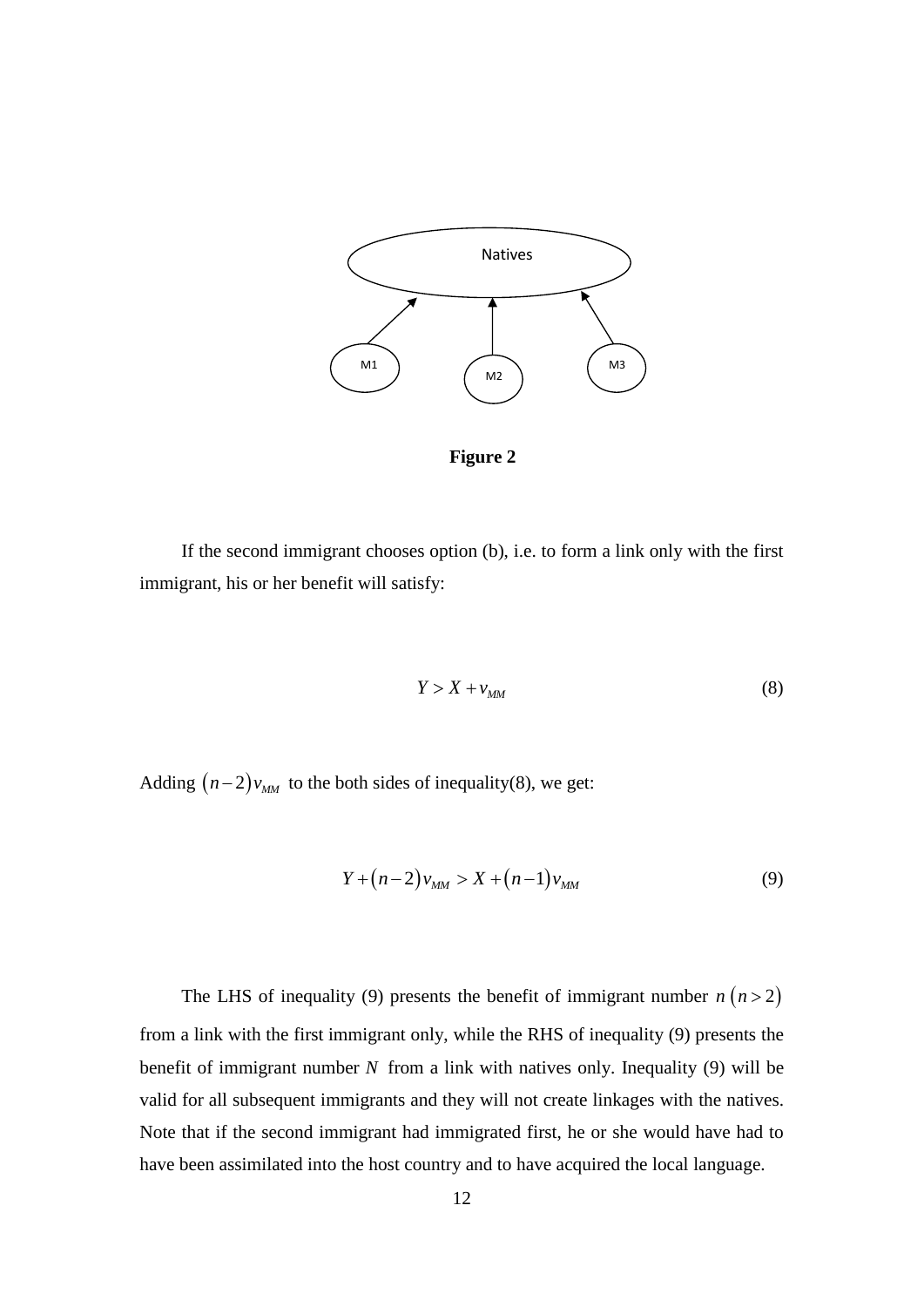

In this case, where the second immigrant chooses not to link with the natives, separation is obtained, i.e., two segregated groups are created: immigrants and natives. The unique interaction between these groups is via the first immigrant who serves as a "bridge" between the two societies. On the one hand, this decreases the cost of creating links with the natives, since it is easier to connect with a different immigrant than with a local. On the other, the diaspora network will depend on the linkage of one main migrant, which may increase the uncertainty of trade over time, as it is a function of one strong linkage. The first immigrant is the only agent who incurs the connection cost with the host society, but all of the following immigrants bear the linking cost with that first immigrant. One can think of this first immigrant as the leader/representative of the immigrants. As we will see further on, this immigrant's strength increases when the stock of the immigrants in the new country increases. Figure 3 presents a possible formation of this state.

A vast amount of economic literature has shown that as linguistic concentration (enclave) increases, language proficiency decreases. For example, Lazear (1999), basing his study on US census data, showed that when the proportion of immigrants in the host country increases, their incentive to learn about the new culture and acquire the new language decreases. Chiswick and Miller (2005) found that living in an area of linguistic concentration reduces an immigrant's English-language skills. Linguistic concentration uses the benefits and cost invested by the immigrant that has already connected to a native and thus enables using the already-made linkage to benefit the rest of the immigrants. Under "separation", the immigrants do not acquire the host country's language, and they therefore have less information about the labor market and trade possibilities, and fewer economic opportunities. In addition, the immigrants have no direct links with the natives.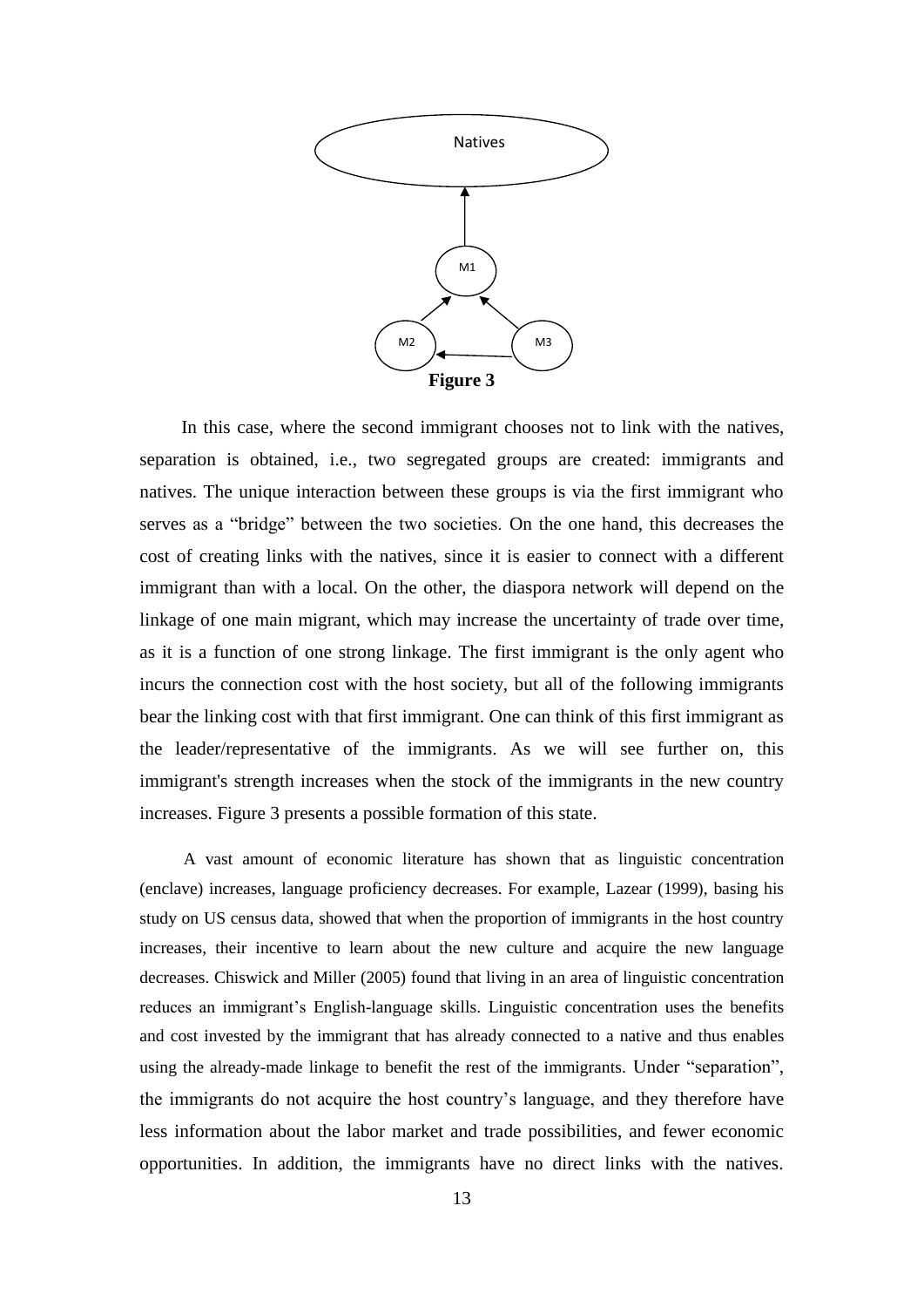However, the immigrants continue to retain their ethnic identity, and therefore markets of ethnic goods will be developed. We expect the immigrants to exploit the group ties to develop international trade, mainly of ethnic goods and services, between the source country and the diaspora. The benefit granted by the natives in the diaspora (such as knowledge acquisition, access to distribution channels) is limited, occurring only via the first immigrants, whereas the source country will benefit from the increase in trade between different countries.

Battu et al. (2011) demonstrated this case of separation with a middleman between the immigrants and natives. They showed theoretically and empirically that less assimilated unemployed ethnic workers are more likely to use their friends and family as their main method of searching for a job. However, they have less chances of finding a job or a channel for international trade using this method than the assimilated unemployed ethnic workers who use formal job and network (international connections for trade) search methods (such as advertisements, employment agencies, responding to newspaper advertisements, etc.). If the second immigrant chooses option (c), i.e., to form a link with natives and the first immigrant then:

$$
X + u_{MM} - e > Y \tag{10}
$$

and

$$
X + u_{MM} - e > X + v_{MM} \tag{11}
$$

From inequality (11), it follows that:

$$
u_{MM} - e > v_{MM} \tag{12}
$$

Adding  $(n-2)(u_{MM} - e)$  to both sides of inequality (10), we obtain: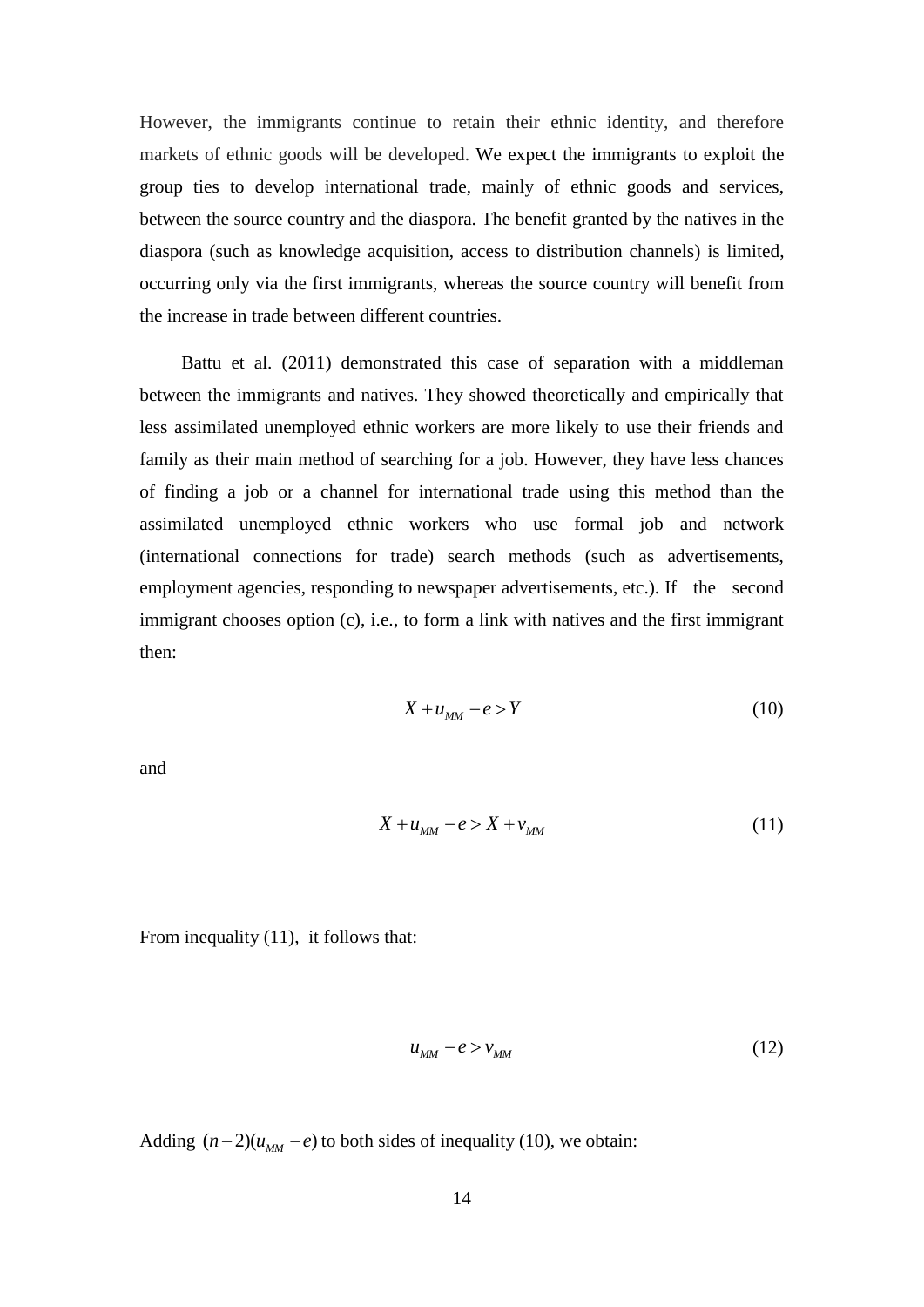$$
X + (n-1)(u_{MM} - e) > Y + (n-2)(u_{MM} - e)
$$
\n(13)

Inequalities (12) and (13) will be valid for all of the subsequent immigrants. Thus, all of the immigrants will create linkages with natives as well as between themselves, and integration is obtained. Figure 4 demonstrates this case. This increases the cost but also the strength of the international diaspora trade, since the migrants are not relying on only one link.



**Figure 4**

In the case of integration, the immigrant combines, incorporates, and exhibits both strong dedication to the country of origin and commitment to the host society. Thus, the natives, the migrants in the diaspora and the source country all benefit from the immigrants' ties. The immigrants provide information on, and access to distribution channels, and thus increase the international trade between countries. Nevertheless, this process will take time to establish, and trade may not develop until later in the process with a higher cost of creation.

We summarize the results in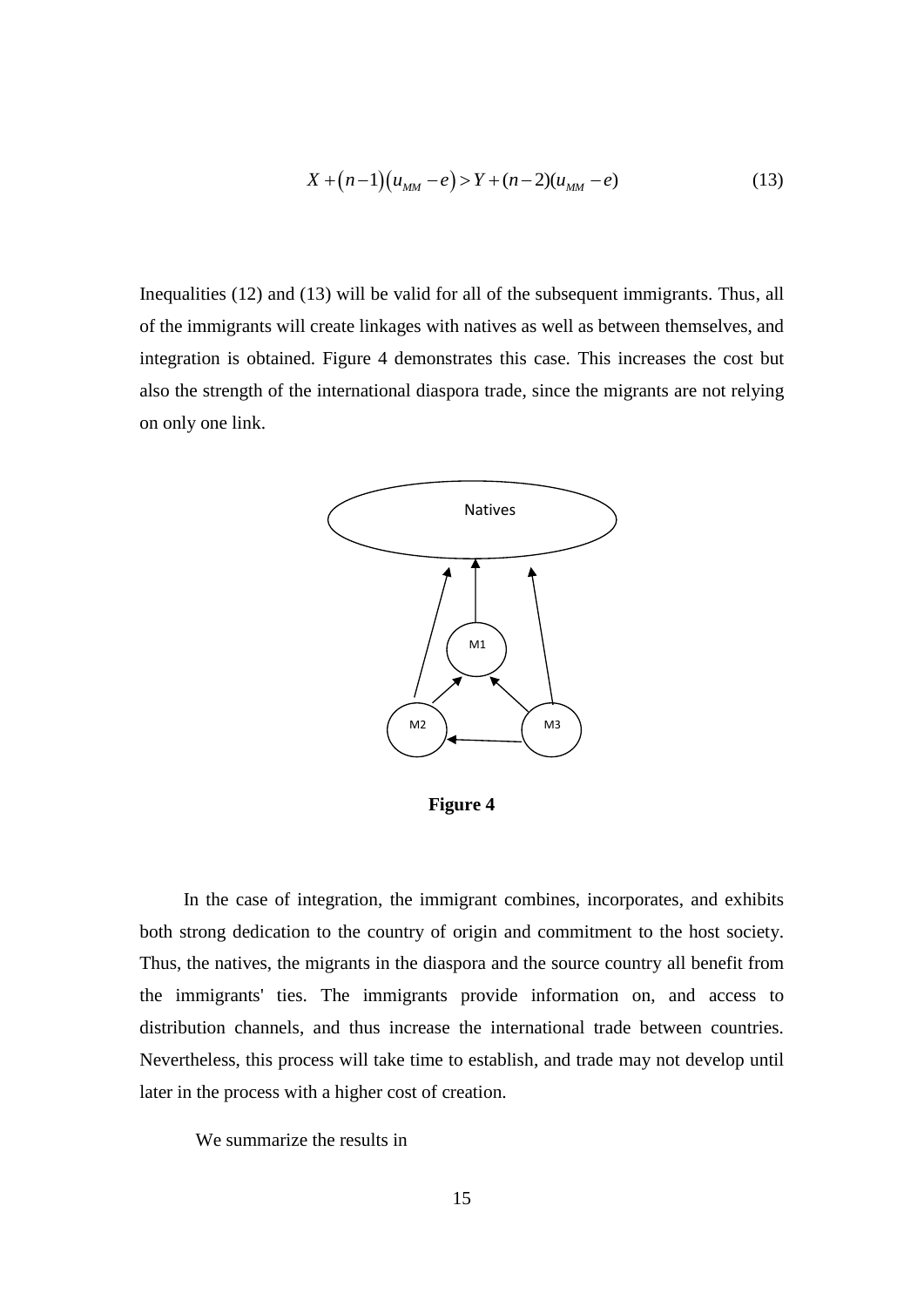#### *Proposition 1:*

*Where*  $X > 0$ *, then:* 

- If  $X + v_{MN} > Y$  and  $v_{MN} > u_{MN} e$ , we obtain **assimilation**.
- If  $X + v_{MM} > Y$  and  $u_{MM} e > v_{MM}$ , we obtain **integration**.
- If  $Y > X + v_{MN}$  we obtain *separation* (or *segregation*) with a middleman.

It should be noted that the strength of the first immigrant's connection with the natives plays an important role. As the first immigrant's links with the natives become stronger, the second immigrant's utility from indirect link  $Y$ , compared to his/her utility from a direct link with the natives,  $X + v_{MM}$ , increases. Thus, segregation with a middleman may be obtained. An additional parameter that also plays a major part in the results is the cultural distance between the host country and source country societies. As the cultural distance decreases, the adjustment cost, c, decreases and the net benefit for the immigrant from a relation with the natives, X, increases. Thus assimilation and integration may be obtained.

Let us now examine the case in which the first immigrant does not create a link with the natives. His or her choice reveals:

$$
X < 0 \tag{14}
$$

Inequality (14) will be valid for all future immigrants, and they will therefore not create a link with the natives. The second immigrant faces the following possibilities: (a) to form a linkage only with the first immigrant, or (b) not to form any linkages at all. If the second immigrant chooses (a), then:

$$
u_{MM} - e > 0 \tag{15}
$$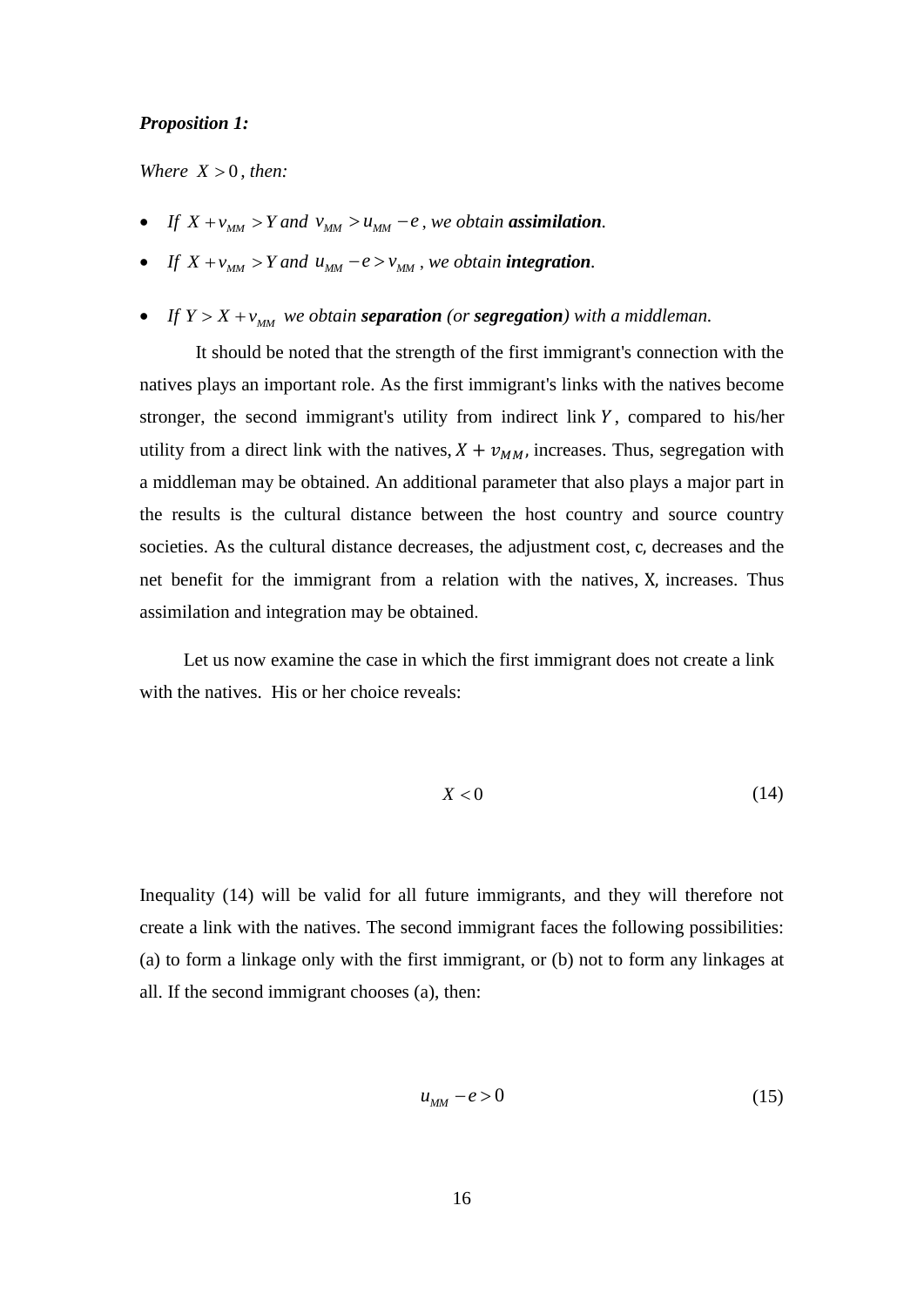The third immigrant can create a linkage with only one immigrant or can create a linkage with all previous immigrants. If he or she links with only one immigrant, then:

$$
v_{MM} > u_{MM} - e \tag{16}
$$

Inequalities (14) and (16) will be valid for all future immigrants, thus all immigrants will have linkages only via an intermediary: the first immigrant.<sup>11</sup> The first immigrant is used as a "hub" for the immigrants' society as demonstrated in Figure 5.



**Figure 5**

If the third immigrant creates links with both the first and second immigrant, then:

$$
u_{MM} - e > v_{MM} \tag{17}
$$

1

Inequalities (14) and (17) will be valid for all of the subsequent immigrants, thus all of them will create linkages among themselves, but not with the natives.<sup>12</sup> With both

 $11$  The structure of this formation is called "star" network (Jackson, 2003).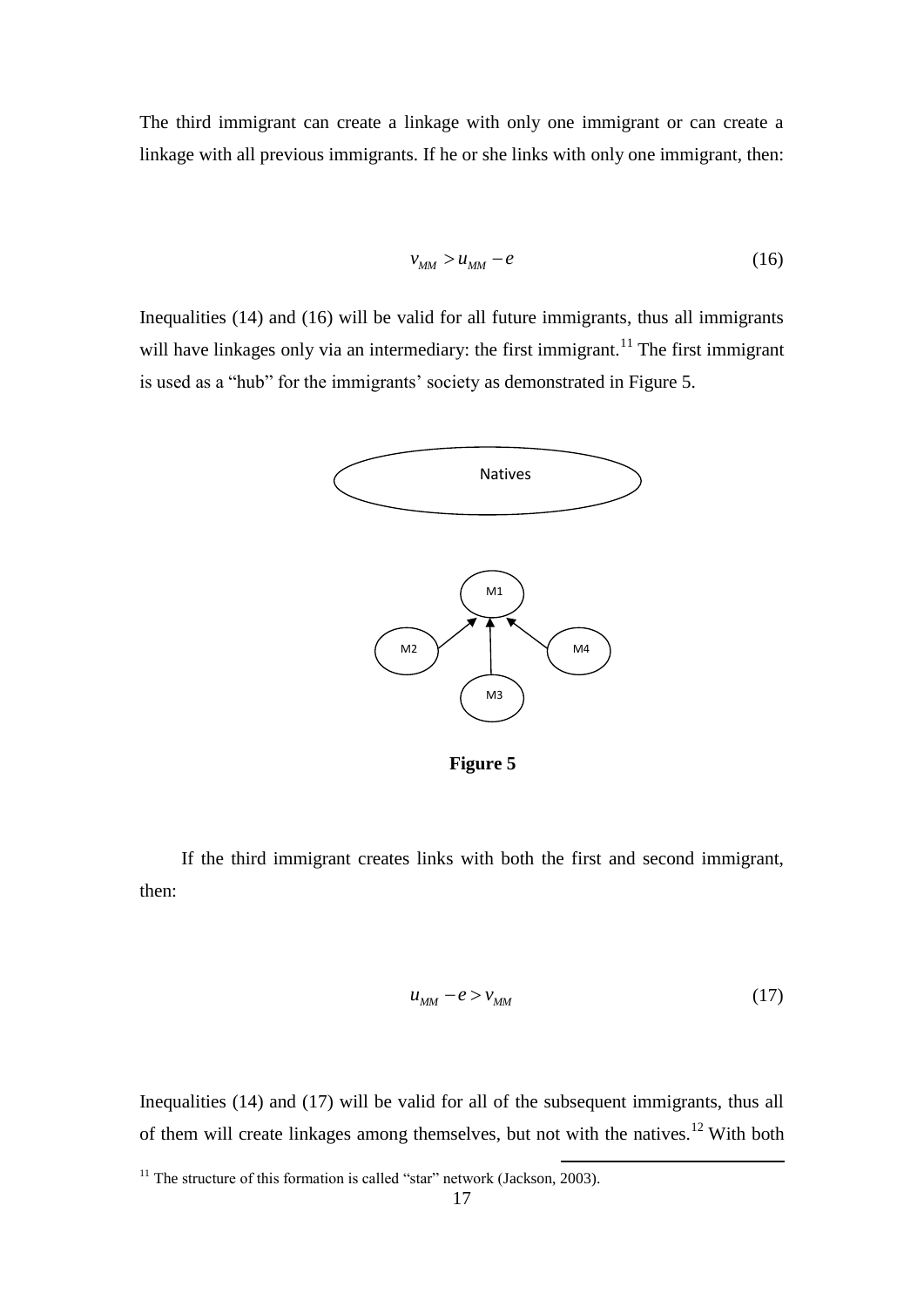possibilities, the third immigrant's choice of "separation" is obtained. In contrast to the previous case in which there was separation, there is no middleman between the host and immigrant societies. There is no connection between the two societies at all, thus, the host society does not receive any benefit from the diaspora. However, as in "separation" with a middleman, the ethnic market (food, clothes, etc.) in the enclaves can be developed and the home country can receive a benefit from international trade with the diaspora.

Public policy with regard to resources allocated to the first immigrant(s) can affect this outcome by changing it to "separation with a middleman". As the immigrant's utility from a direct link with a native,  $u_{ML}$ , is higher, less public investment is required. Clearly, when the fixed adjustment cost,  $c$ , is higher, more resources are required. This can be obtained by proposing incentives for international trade between the different countries, such as subsidies tax incentives, etc.

If the second immigrant chooses option (b), i.e., does not form any links at all, then:

$$
u_{MM} - e < 0 \tag{18}
$$

Inequalities (14) and (18) will be valid for all future immigrants. These immigrants will have no interaction with the previous immigrants or the natives, and "marginalization" is obtained (see Figure 6). In this state, neither the host country nor the home country receive any benefit from the diaspora.

Note that the condition for this state (i.e., satisfying inequalities (14) and (18)) occurs when the cultural distance between the immigrants and the natives is very large and the utility of the immigrants from interaction with other immigrants is low. This result is in line with Constant et al. (2006), who found that Muslim immigrants are less integrated in Germany and more marginalized than Christian immigrants. Two-thirds of the native population is Christian, and therefore the Christian immigrants' adjustment costs are low. The financial status of the Muslim immigrants

 $\overline{\phantom{a}}$ 

 $12$  The structure of this formation is called "complete" network (Jackson, 2003).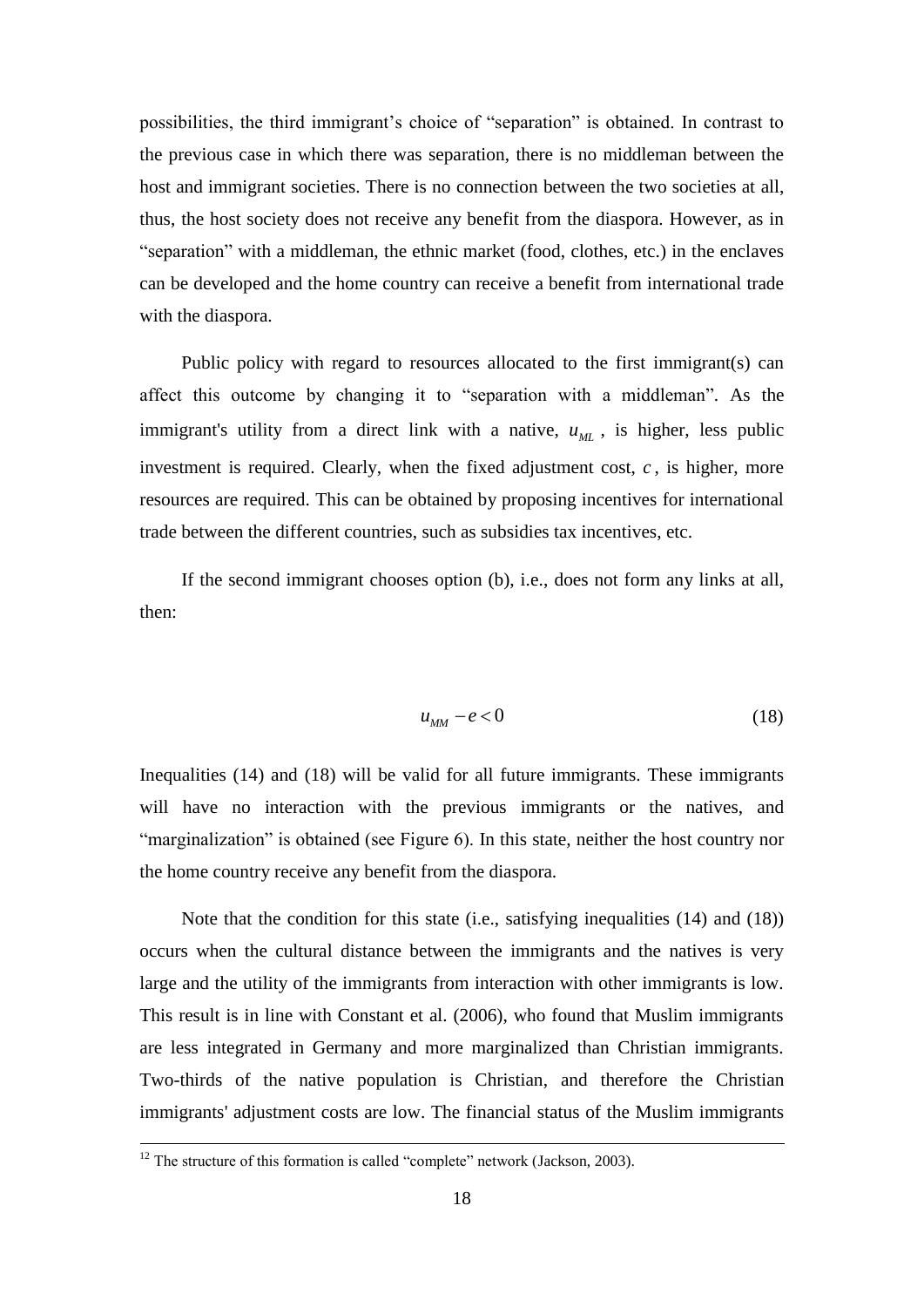is low relative to that of the Christian immigrants. Thus, the benefit obtained by a Muslim immigrant from connecting to another Muslim immigrant is lower than that obtained by a Christian immigrant connecting to another Christian immigrant.





#### *Proposition 2:*

*Where*  $X < 0$ *, then:* 

- If  $u_{MN} e > 0$ , we obtain **separation** (or **segregation**) without a middleman.
- If  $u_{MM} e < 0$ , we obtain *marginalization*.

Separation without a middleman and marginalization negatively affect the immigrants' trade possibilities. There will be no ties, and the possibility of transferring information is low. This means that there will be a low level, if any, of international trade. There are two reasons for this: first, the immigrants do not acquire the host country's knowledge which is needed for trade, and thus cannot compete effectively in the host country for the possibility of trade between the countries. Second, the immigrants have no social contact with the natives who could give them access to the host country's market. It is clear that the immigrants' economic disadvantage under marginalization is greater than under separation without a middleman, because in the former state, the immigrants have no social ties at all. This lack of social contact prevents them from obtaining information or assistance in local markets.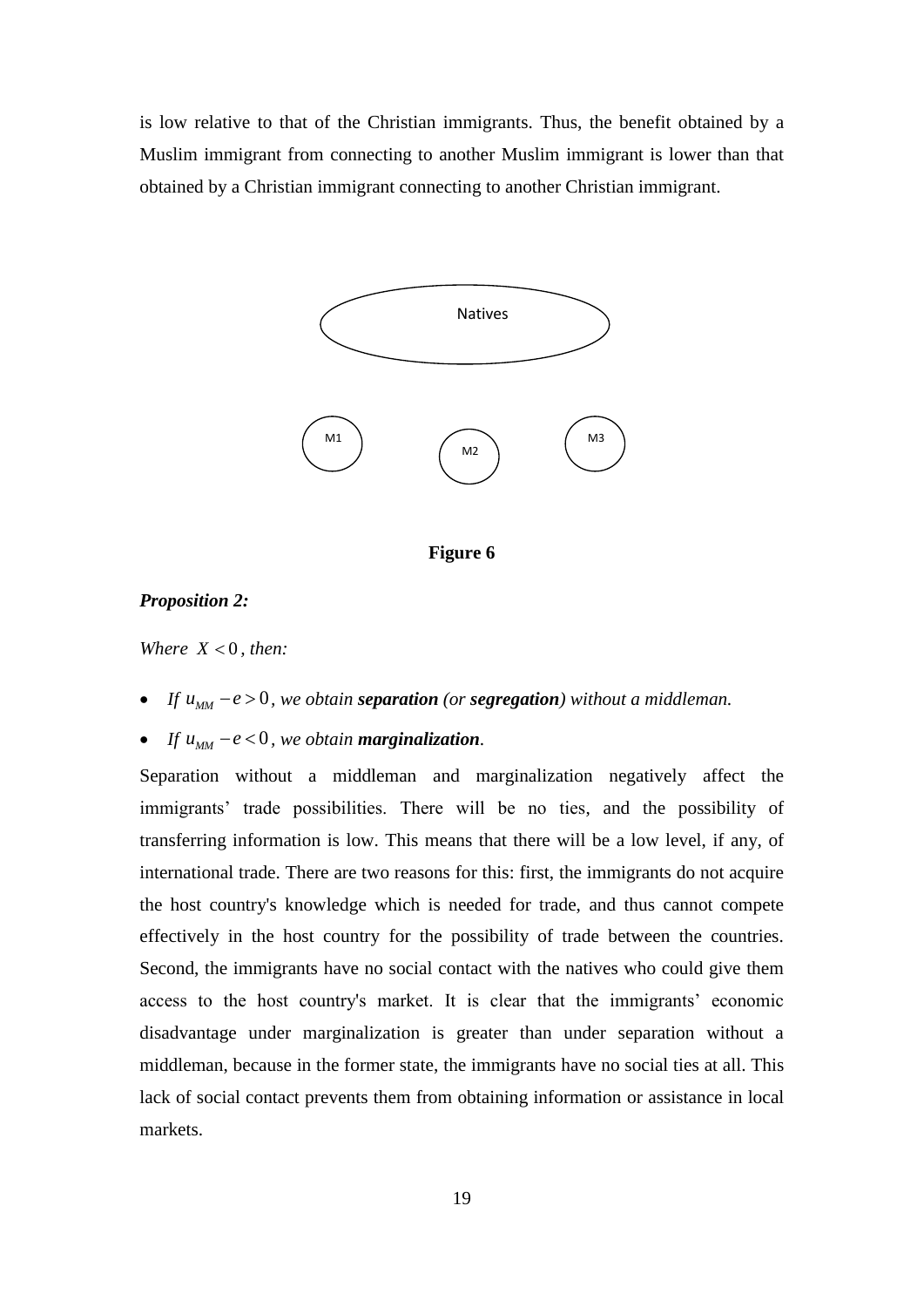We assumed above that immigrant linkage with natives is more beneficial than linkage with another immigrant. The native is better informed regarding market and trade opportunities. Thus, it is expected that trade options between the different host countries and the home country under separation without a middleman will be lower than under separation with a middleman.

As noted earlier, we assumed that all of the immigrants are homogeneous in terms of emigration cost and the benefits that stem from linking to the local people. Let us discuss how the results change if these assumptions are relaxed. If the potential immigrants have different migration costs which depend on their personal characteristics (such as age, family status, social status, education, assets), then it is expected that the immigrants with the lower migration costs will immigrate first. As the stock of immigrants in the destination country increases, the migration cost decreases (see Carrington et al., 1996). Thus, immigrants with higher migration costs join the host country and benefit from positive externalities (created by the previous immigrants) which decrease the cost of migration. The immigrants with lower migration cost connect the local population to the diaspora. The immigrants can also be heterogeneous with regard to their benefit from international trade established between the natives and the diaspora (which stems from their ability to negotiate, risk ratios, preferences). If the immigrants that benefit little from international trade immigrate first, segregation without a middleman or marginalization may well occur (until the arrival of the immigrant who benefits highly from international trade). When the latter immigrant arrives in the destination country, he or she creates links with the natives. The immigrants who immigrated previously may create links with this immigrant and derive benefits from his/her relations with the natives (for example, in the labor market). The immigrant enjoying a high benefit from international trade becomes the diaspora leader. He or she creates links between the natives, the immigrants and the host country. In this case, a state of marginalization or separation without a middleman is not possible.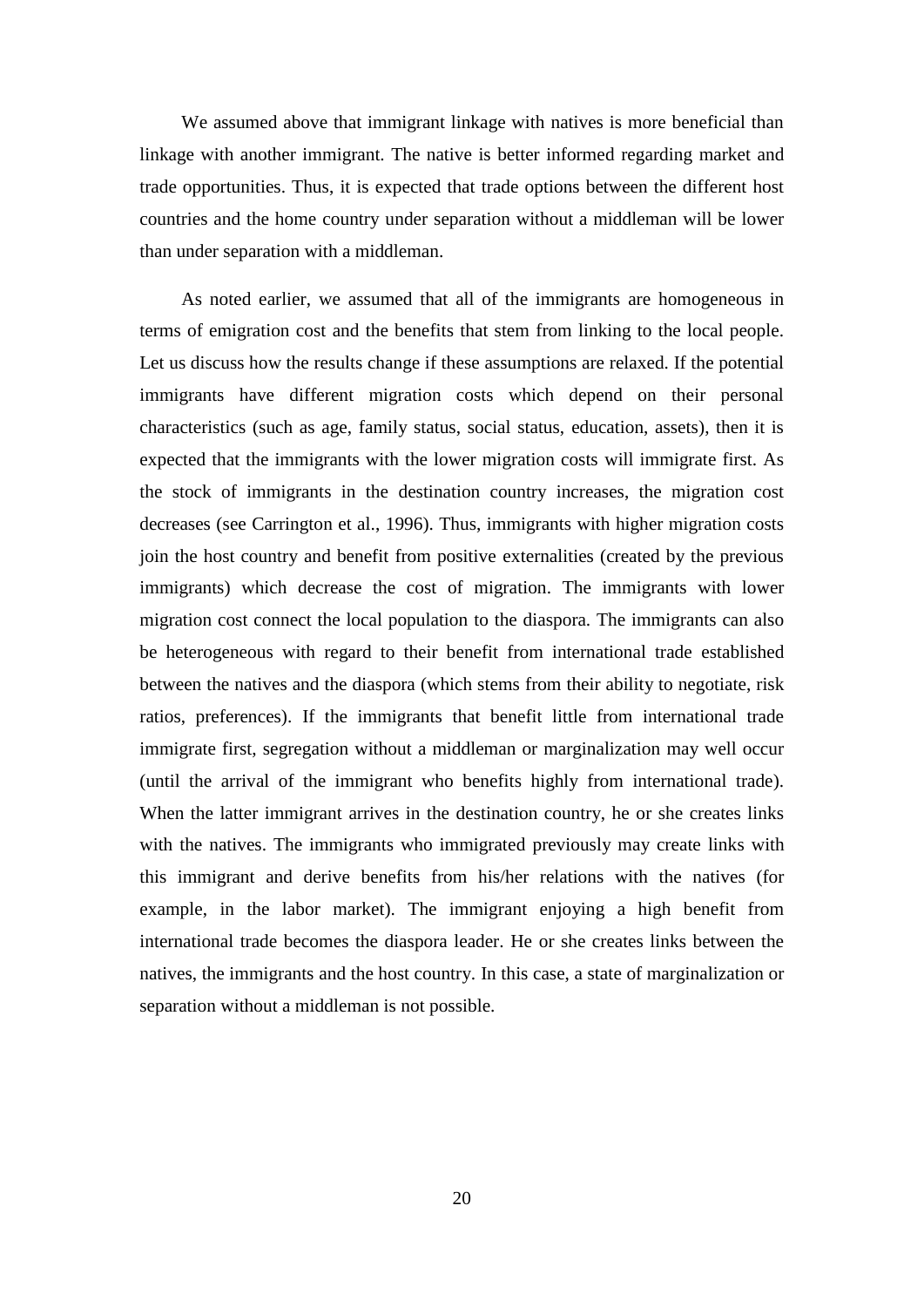#### **3. Who incurs the linking cost?**

As assumed above, the person who benefits most from the connection incurs the linking cost, *e*. Since  $u_{ML} > u_{LM}$ , the first immigrant bears the linking cost. Let us focus on the case of separation with a middleman. We distinguish between two situations: (a) the first immigrant creates linkages with only some of the natives, $13$  and (b) the first immigrant creates linkages with all of the natives.

In the first situation, the immigrant's benefit from an indirect link with a native is higher than the net benefit from a direct link, i.e.:

$$
v_{ML} > u_{ML} - e \tag{19}
$$

The natives who do not have a direct link with the immigrants (for example, L2, L3 and  $L4$  in Figure 1) benefit from indirect links with the first immigrant,  $v_{LM}$ . This satisfies:

$$
v_{LM} > u_{LM} - e \tag{20}
$$

Over time, the stock of immigrants in the diaspora,  $n_1$ , increases. When  $n_1$  is high enough, the benefit from a direct link with the first immigrant, the middleman, for all natives can be equal to:

$$
u_{LM} + (n_1 - 1)v_{LM} - e \ge v_{LM}
$$
 (21)

1

Thus, the natives who previously had no direct link with the immigrants create a direct link with the first immigrant and carry the linking costs. This is because the

 $13$  In this case, the first immigrant creates a link with the natives so that he or she can gain more indirect links through them.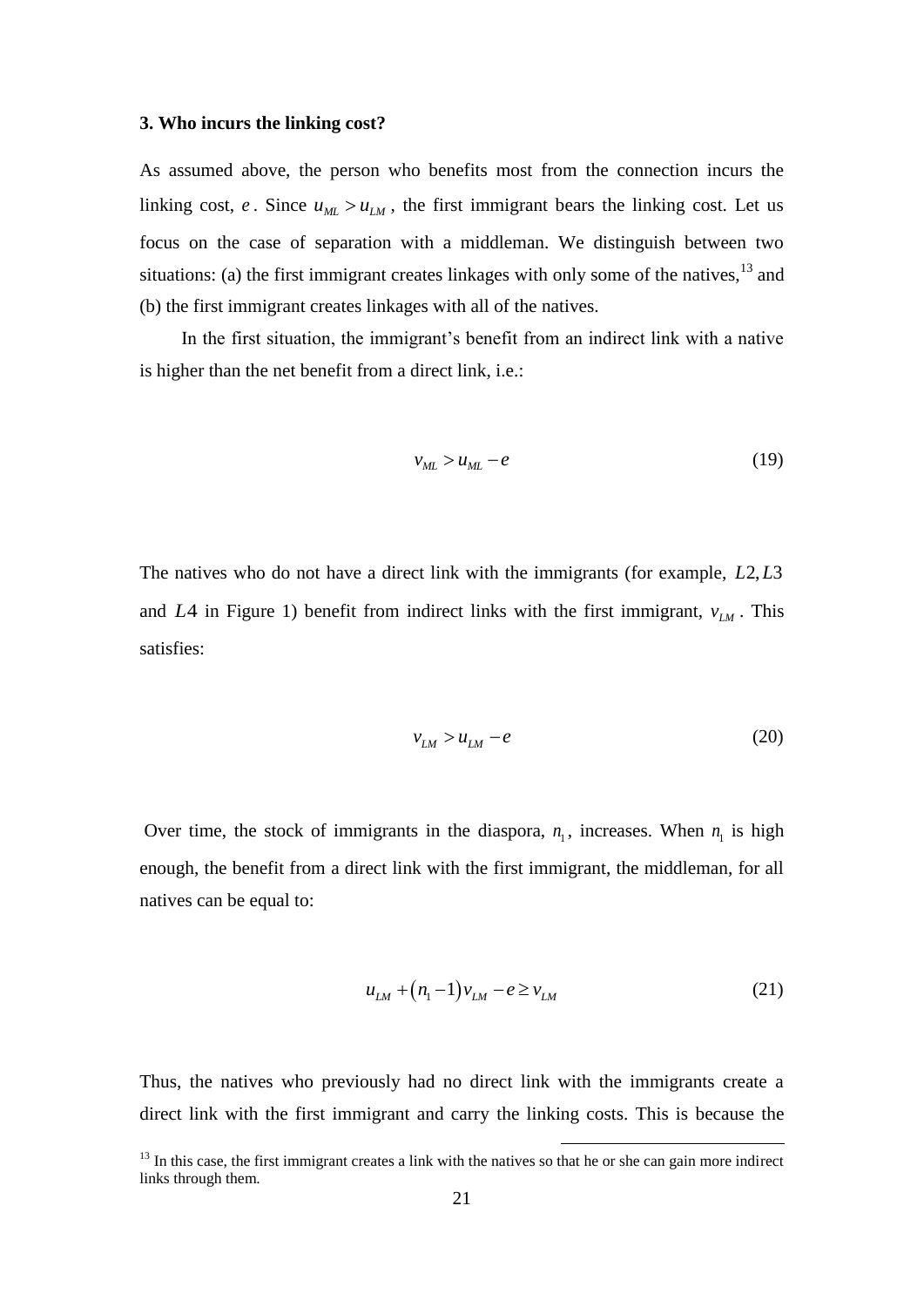benefit is now sufficiently large, since the immigrants may have a sufficiently large diaspora network worldwide that can very much benefit the local individual.

#### *Proposition 3:*

*When the stock of immigrants from the same origin in the diaspora is high enough, the natives, who previously had only an indirect link with the immigrant—the middleman—initiate a direct linkage with him or her.*

As the diaspora increases, the local population will gain a higher benefit from the links with the migrants and the migrants' links in the diaspora, and will use the migrants and channels to increase international trade between the different countries. The diaspora itself will get stronger and may even create a diaspora leader. As the links increase and the diaspora increases in size and over more countries, the benefit of trade increases and linkages with the local population in each country will increase.

Following the creation of new links between the first immigrant and the natives, immigrants worldwide can benefit from indirect links with natives, when he or she (the first immigrant) previously had a direct link with them (for example, *L*1 in Figure 1). As shown in inequality (19), the immigrant's benefit from an indirect link with a native is higher than the net benefit from a direct link, and therefore the first immigrant will cease to maintain a link with the natives and the natives' benefit will decrease to  $v_{LM}$ . From inequality (21), it follows that those natives prefer to create a direct link with the first immigrant and to increase their utility to  $u_{LM} + (n_1 - 1)v_{LM} - e$ . The position of the first immigrant improves twice: first, by having more direct linkages than before, and second, because the linking cost shifts to the natives. Note that the utility of the subsequent immigrants from a direct link with the first immigrant, *Y*, increases to  $(J+K)v_{ML} + u_{MM} - e$ . Figure 7 demonstrates this: the indirect links between the first immigrant and the natives (i.e.  $L2, L3$  and  $L4$ ) become direct links, in addition to the existing direct link (i.e. *L*1 ), where the natives incur the linking cost.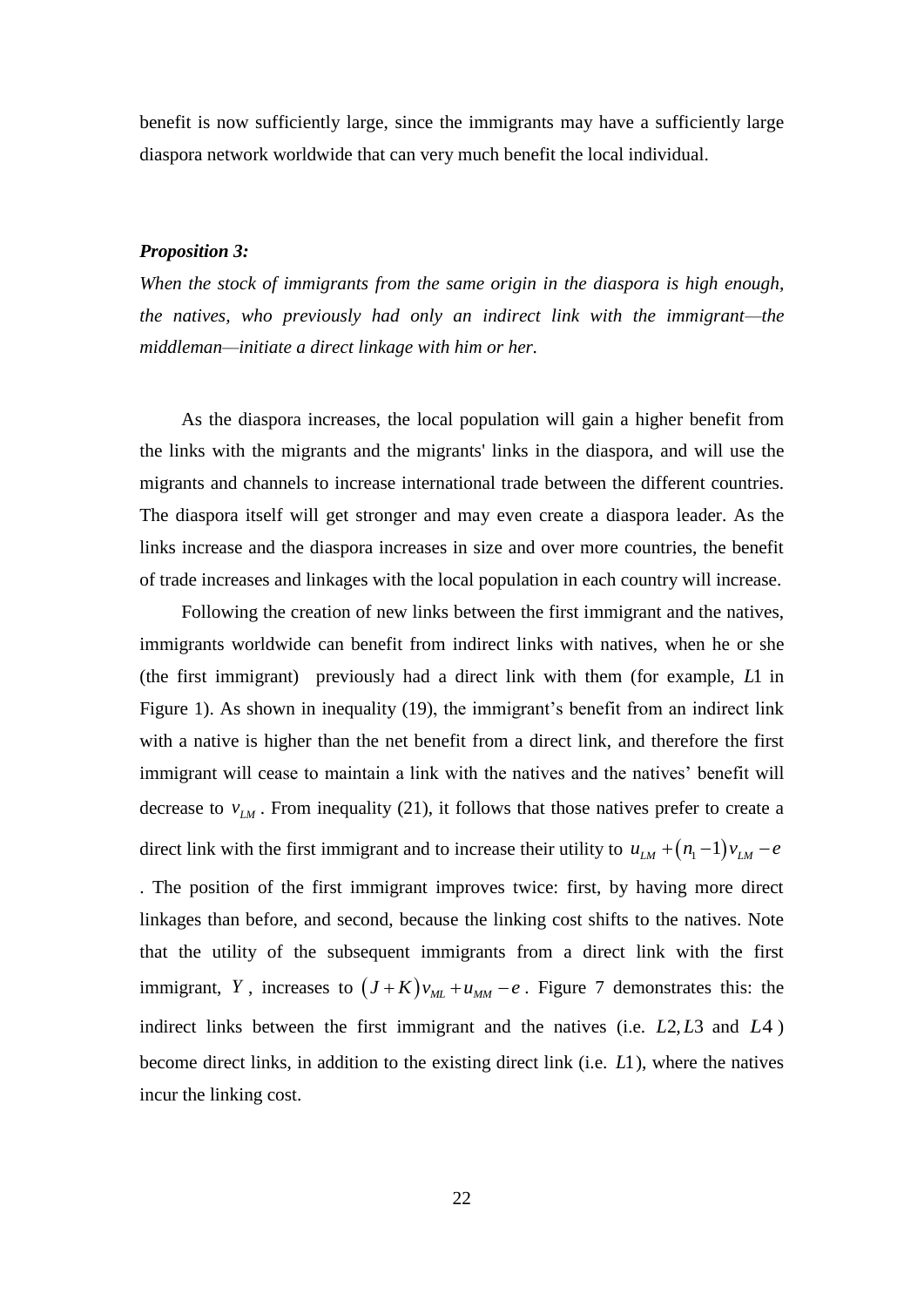

**Figure 7**

Let us examine the second case of separation with a middleman, in which the first immigrant creates linkages with all of the natives. In this case:

$$
u_{ML} - e > v_{ML} \tag{22}
$$

As previously, over time, the stock of immigrants in the host country,  $n_2$ , increases. When  $n_2$  is high enough, the benefit to the natives from a direct link with the first immigrant—the middleman—satisfies:

$$
u_{LM} + (n_2 - 1)v_{LM} - e \ge u_{LM} - e \tag{23}
$$

Thus, from  $n_2$  immigrants in the host country, the natives bear the linking cost instead of the immigrant.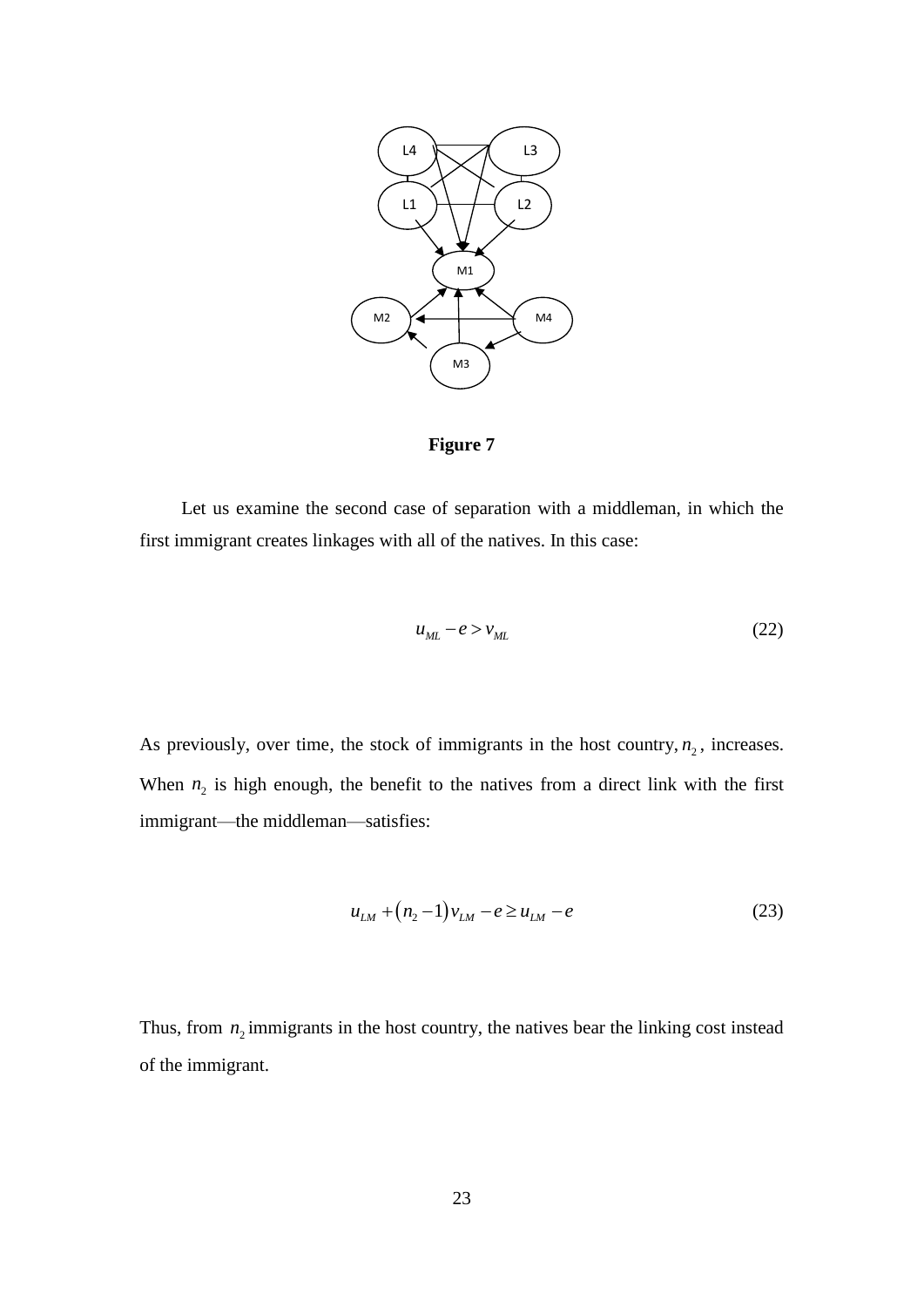#### *Proposition 4:*

*When the stock of immigrants worldwide (in the diaspora) is sufficiently high, only the natives bear the linking cost with the immigrants.*

From inequalities (20), (21) and (23), we conclude that:

$$
u_{LM} + (n_1 - 1)v_{LM} - e > u_{LM} + (n_2 - 1)v_{LM} - e \tag{24}
$$

From inequality (24), it follows that:

$$
n_1 > n_2 \tag{25}
$$

#### *Proposition 5:*

*When the first immigrant has direct links with all of the natives, less immigrants are required to reach the mass number which will cause the natives to bear the linking costs (in comparison to the case in which the first immigrant has direct links with some of the natives).*

It should be noted that moving from the case in which the immigrant bears the linking costs to the case in which the natives bear those costs does not depend on the size of the native group; it does, however, depend on the size of the immigrant group in the diaspora. This is because the number of immigrants in the diaspora increases (worldwide) the benefit from an increase in trade worldwide and the migrants are the link between the different countries.

#### **4. Discussion**

We present a theoretical model of network formation when a sequence of homogeneous individual immigrants with the same background emigrate to different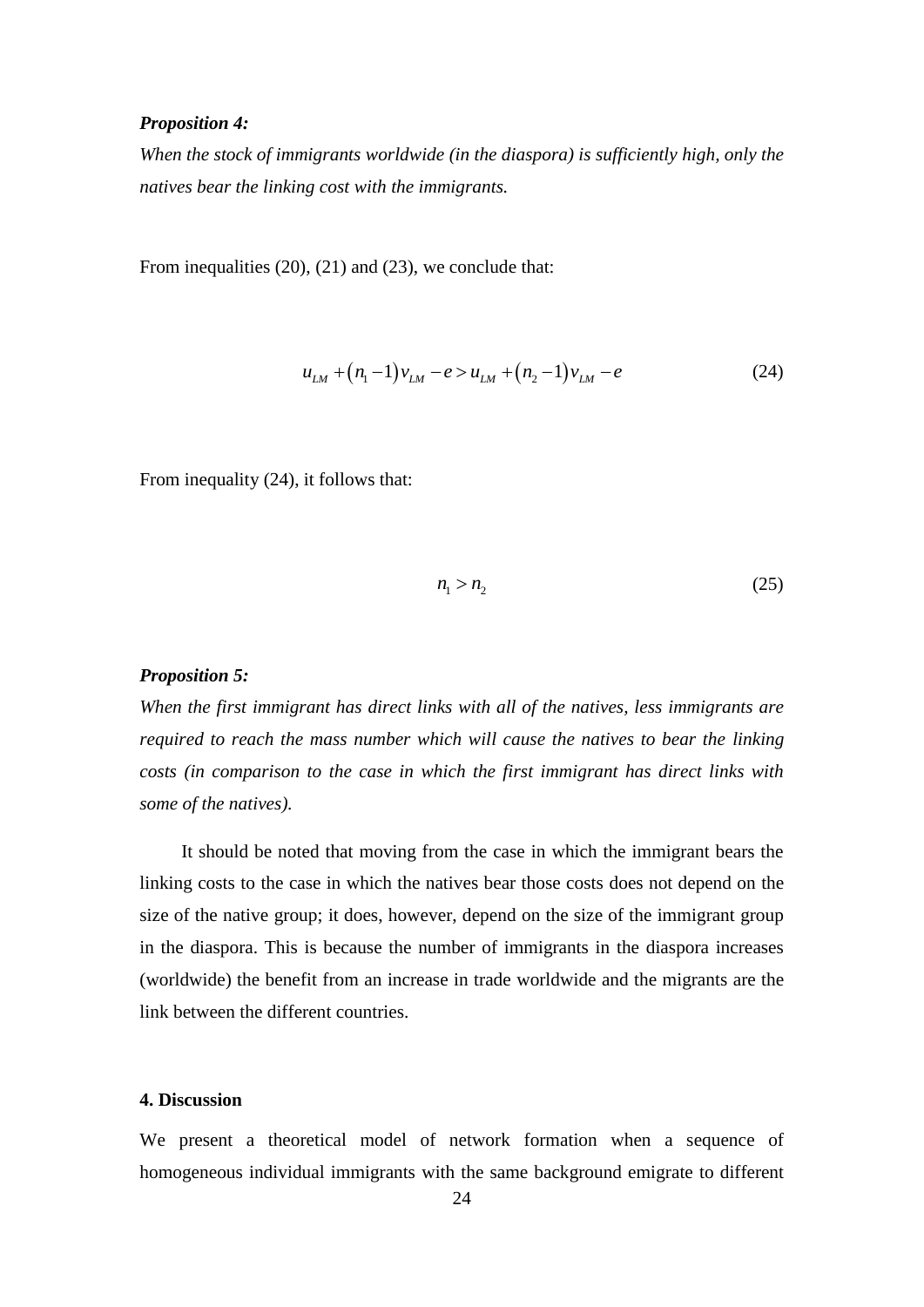countries in the world—the diaspora. When the immigrant forms a link with the natives worldwide, he or she incurs adjustment costs, in addition to the variable linking costs such as language acquisition and getting to know local customs and the new culture. The agents (immigrant and native) benefit from the linkage via the possibility of international trade with all countries in which the immigrants are present. However, at least in the first stages, the benefit to the immigrant can be higher than that for the local population.

Using Berry's (1997) approach, we found the conditions for the different types of network formation: assimilation, integration, separation and marginalization. We distinguished between two levels of separation: separation with a middleman and separation without one. We found that the behaviors of the first two immigrants (in each country) determine the type of network that will form. The result depends on the cultural distance between the host country and the home country (as a representative of the culture of migrants from the same origin worldwide), as well as on the gap between the immigrant's benefit from direct linkage vs. indirect linkage with natives.

In theory, it is the first two immigrants who determine the final outcome.<sup>14</sup> In reality, it may not be the first two immigrants but those that immigrated first or the two first migration waves/cohorts. Our results indicate that the policy-maker can affect the type of network formed by allocating resources to the first immigrants' assimilation, i.e., by investing early in assimilation. Assimilation of the first immigrants can prevent formation of the severe states of separation without a middleman and marginalization. Moreover, they can approve subsidies and tax reductions for international trade. The type of network formed (assimilation, integration, separation or marginalization) affects the level of, and benefits from international trade worldwide, as well as the composition of the imported products. For example, under segregation, the share of ethnic goods is higher than in the other states.

 $\overline{a}$ 

 $14$  For a similar type of a result regarding the effect the first two individuals on the rest of the decision makers see Banerjee (1992) and with regard to the effect the first two migrants have on the decisions of the following migrants (with regard to informational cascades and migration), see Epstein (2008, 2010).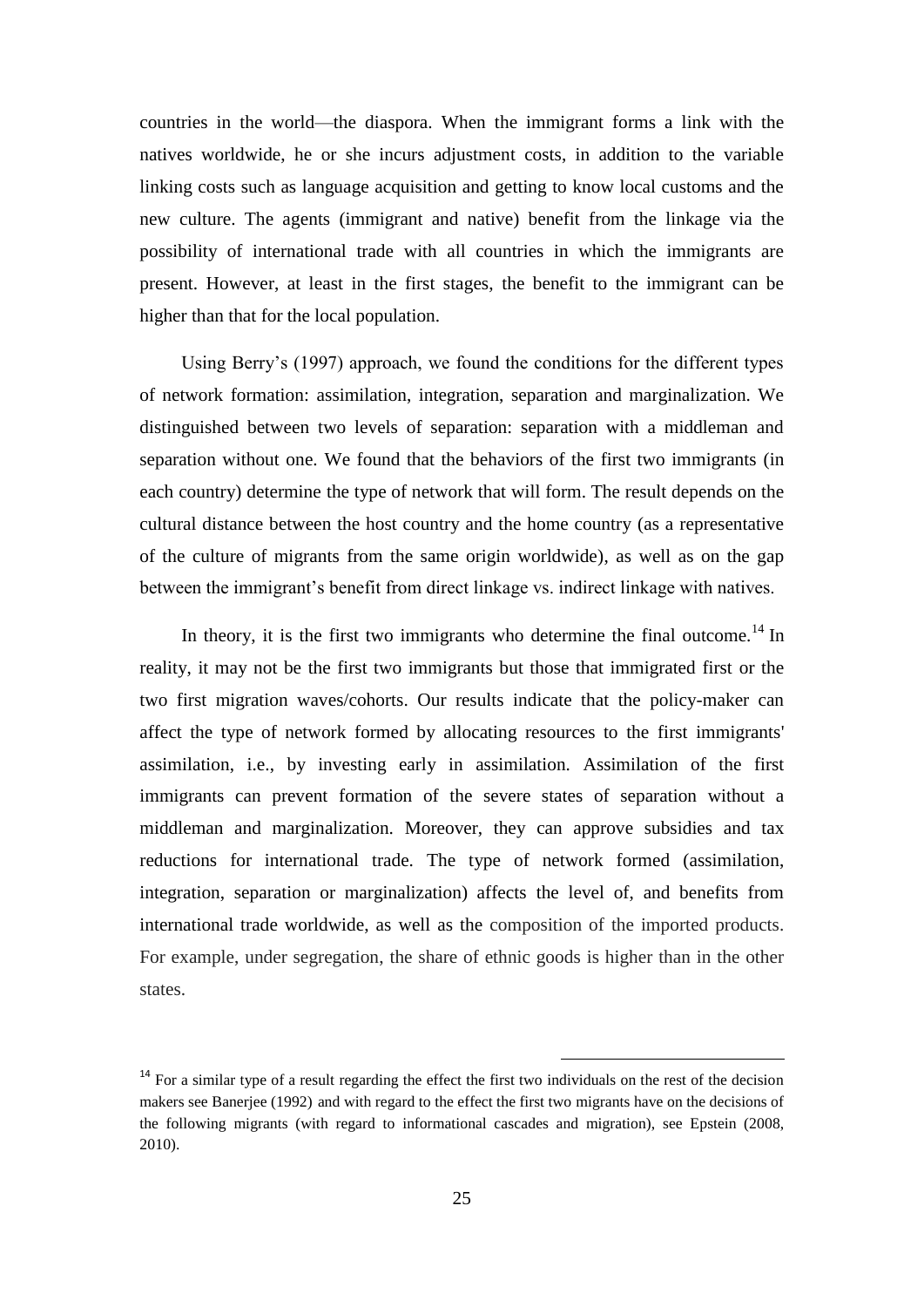We also showed how immigrant leadership, which serves as a middleman between the immigrants and the natives, is established. We find that the strength of this leadership increases over time. As more immigrants from the same origin become established all over the world, new linkages from all over the world are created with the first immigrant, increasing the possibilities for global trade. The natives are aware of this advantage of the diaspora of immigrants from the same origin, and they know the benefits of linking up with the migrants' local representatives; they will therefore be willing to incur the cost of linking to increase their chances of using the benefits of the global migrant network to increase income via trade.

From our model, it also follows that under separation without a middleman, the endogenous migration decision will increase immigrant flow worldwide. As the number of immigrants from the same origin increases, the future immigrant can benefit from more indirect links via one direct linkage. A diaspora of immigrants from the same origin will increase international trade and will benefit the migrants and the local populations in the different countries.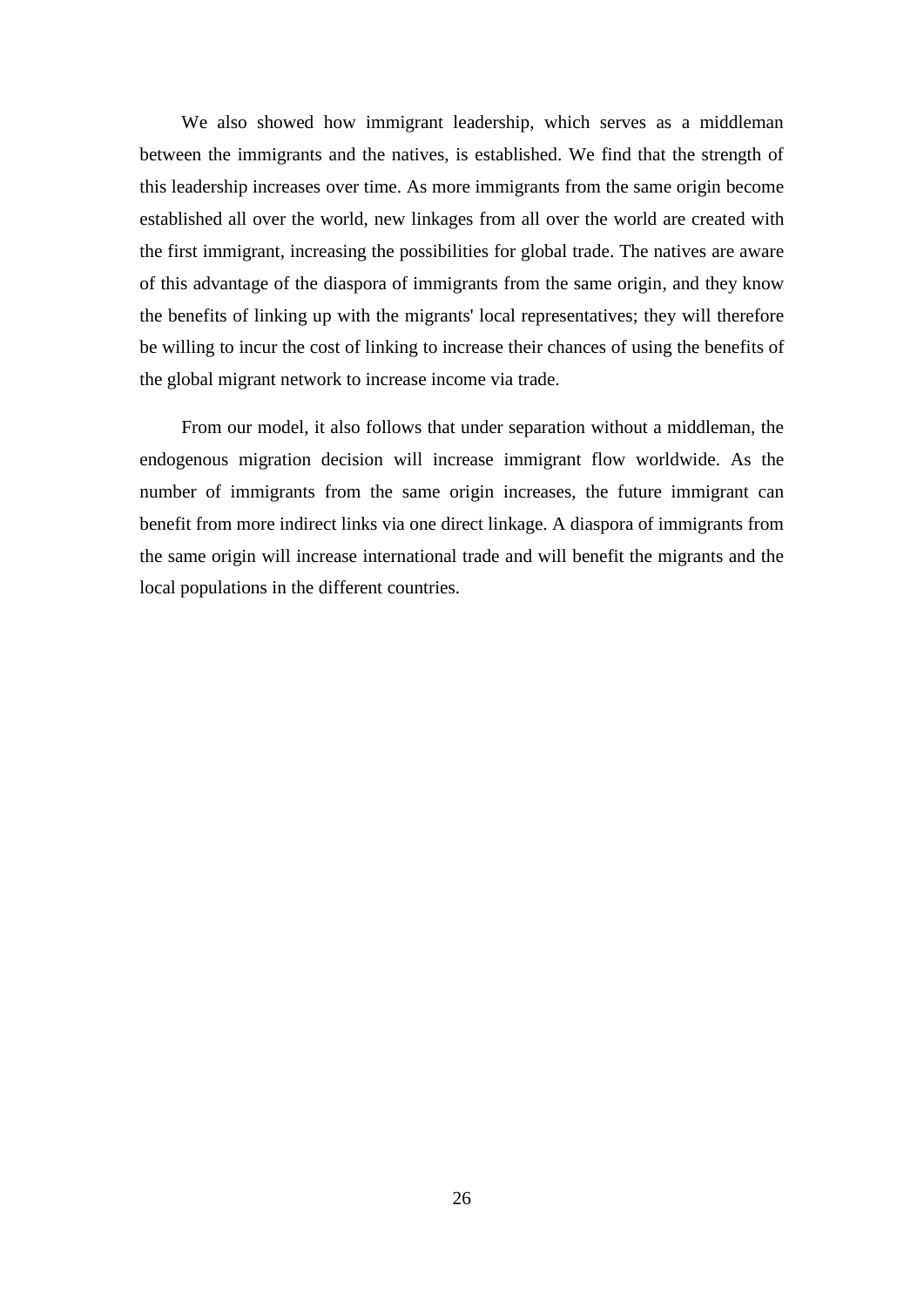#### **References**

- Bala, V. and Goyal, S. (2000a), "A noncooperative model of network formation", *Econometrica*, Vol. 68 No. 5, pp. 1181-1229.
- Bala, V. and Goyal, S. (2000b), "A strategic analysis of network reliability", *Review of Economic Design*, Vol. 5, pp. 205-228.Bartel, A.P. (1989), "Where do the new U.S. immigrants live?" *Journal of Labor Economics*, Vol. 7 No. 4, pp. 371-391.
- Battu, H., Seaman, P. and Zenou, Y. (2011), "Job contact networks and the ethnic minorities", *[Labour Economics](http://www.sciencedirect.com/science/journal/09275371)*, Vol. 18 No. 1, pp. 48-56.
- Bauer, T., Epstein, G.S. and Gang, I.N. (2005), "Enclaves, language and the location choice of migrants", *Journal of Population Economics,* Vol. 18 No. 4, pp. 649-662.
- Bauer, T., Epstein, G.S. and Gang, I.N. (2007), "The influence of stocks and flows on migrants' location choices", *Research in Labor Economics*, Vol. 26, pp. 199-229.
- Beine, M., Docquier, F. and Özden, Ç. (2011), "Diasporas", *Journal of Development Economics*, Vol. 95 No. 1, pp. 30-41.
- Berry, J.W. (1997), "Immigration, acculturation and adaptation", *Applied Psychology,*  Vol. 46 No. 1, pp. 5-34.
- Blanes, J.V. (2005), "Does immigration help to explain intra-industry trade? Evidence for Spain", *Review of World Economics*, Vol. 141 No. 2, pp. 244-270.
- Bodomo, A. (2013), "African diaspora remittances are better than foreign aid funds", *World Economics*, Vol. 14 No. 4, pp. 21-29.
- Borjas, G.J. (2000), "Ethnic enclaves and assimilation", *Swedish Economy Policy Review,* Vol. 7, pp. 89-122.
- Borjas, G.J. (2015), "The slowdown in the economic assimilation of immigrants: aging and cohort effects revisited again", *Journal of Human Capital*, forthcoming.
- Brueckner, J.K. (2006), "Friendship networks", *Journal of Regional Science*, Vol. 46 No. 5, pp. 847-865.
- Carrington, W.J., Detragiache, E. and Vishwanath, T. (1996), "Migration with endogenous moving costs", *The American Economic Review*, Vol. 86 No. 4, pp. 909-930.Casella, A. and Rauch, J.E. (2002), "Anonymous market and group ties in international trade", *Journal of International Economics*, Vol. 58 No. 1, pp. 19-47.
- Chellaraj, G., Maskus, K.E. and Mattoo, A. (2008), "The contribution of international graduate students to US innovation", *Review of International Economics*, Vol. 16 No. 3, pp. 444-462.
- Chiswick, B.R. (1978), "The effect of Americanization on earning of foreign-born men", *Journal of Political Economy,* Vol. 86, pp. 897-921.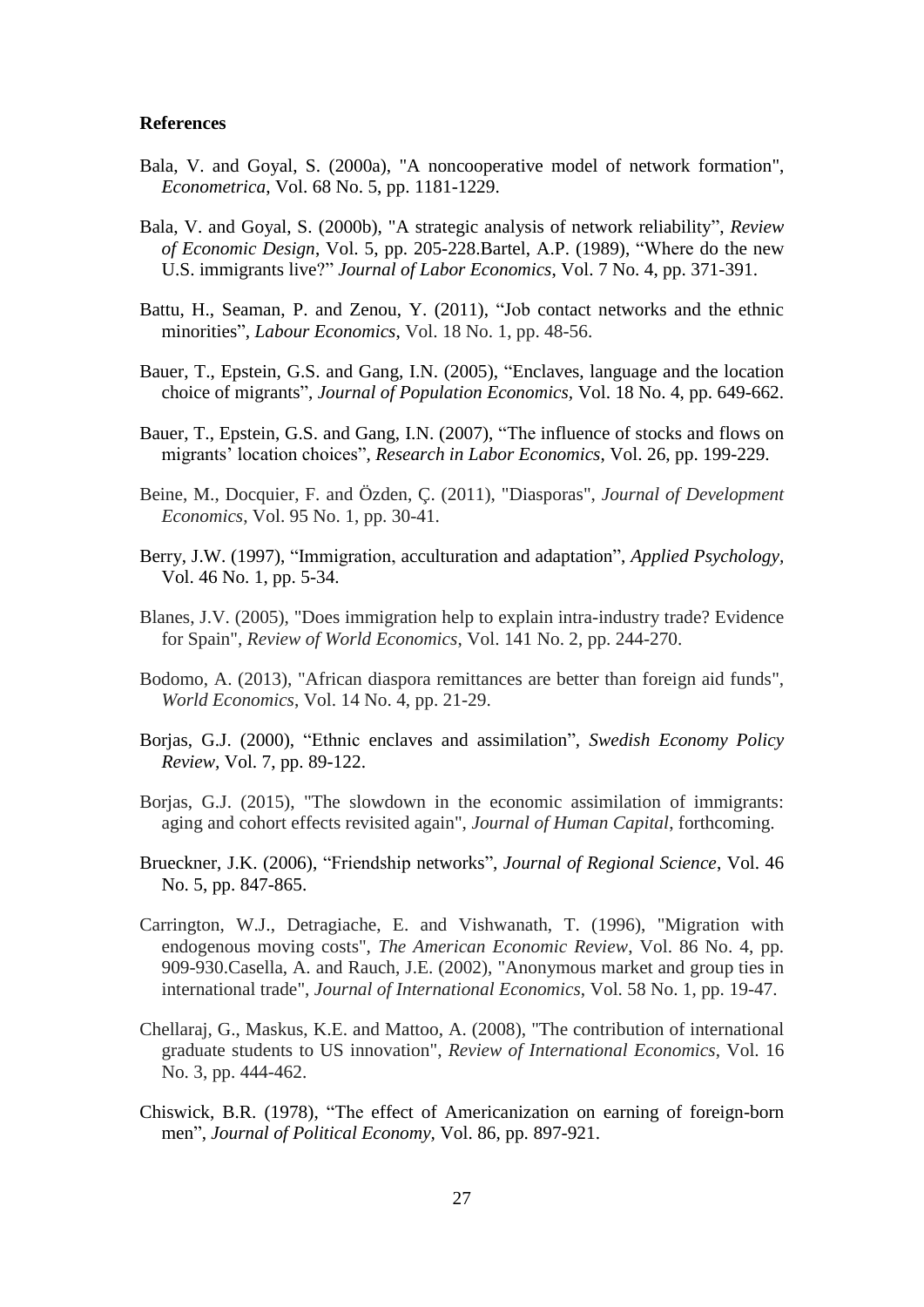- Chiswick, B.R. and Miller, P.M. (2005), "Do enclaves matter in immigrant adjustment?" *City and Community*, Vol. 4 No. 1, pp. 5-35.
- Comola, M. and Mendola, M. (2015), "Formation of migrant networks", *The Scandinavian Journal of Economics*, Vol. 117 No. 2, pp. 592-618.
- Constant, A. and Zimmerman, K.F. (2009), "Work and money: payoffs by ethnic identity and gender", *Research in Labor Economics*, Vol. 29, pp. 3-30.
- Constant, A. and Zimmermann, K.F. (2013), "Immigrants, ethnic identities and the nation-state", in Constant, A. and Zimmermann, K.F. (Eds.), *International Handbook on the Economics of Migration,* Edward Elgar, Cheltenham, UK and Northampton, USA, pp. 259-275.
- Constant, A., Gataullina, L. and Zimmerman, K.F. (2009), "Ethnosizing immigrants", *Journal of Economic Behavior and Organization*, Vol. 69 No. 3, pp. 274-287.
- Constant, A., Gataullina, L., Zimmerman, K.F. and Zimmerman, L. (2006), "Clash of cultures: Muslims and Christians in the ethnosizing process", IZA Working Paper No. 2350, IZA, Bonn, Germany.
- Culter, D.M and Gleaser, E.L. (1997), "Are ghettos good or bad?" *Quarterly Journal of Economics,* Vol. 112 No. 3, pp. 827-872.
- Dustmann, C. and Preston, I. (2007), "Racial and economic factor in attitudes to immigration", *The B.E. Journal of Economic Analysis & Polic*y, Vol. 7 No. 1, Article 62.
- Epstein, G.S. (2008) "Herd and Network Effects in Migration Decision-Making", *Journal of Ethnic and Migration Studies*, 34(4), 567 – 583.
- Epstein, G.S. (2010), "Informational Cascades and the Decision to Migrate" in Gil S. Epstein, and Ira N. Gang, (Eds), Migration and Culture: Frontiers of Economics and Globalization, volume 8, , Emerald Group Publishing Limited.
- Epstein, G.S. (2013), "Issues on the political economy of migration", in Constant, A. and Zimmermann, K.F. (Eds.), *International Handbook on the Economics of Migration,* Edward Elgar, Cheltenham, UK and Northampton, USA, pp. 411-431.
- Epstein, G.S. and Gang, I.N. (2010), "Migration and culture", in Beladi, H. and Kwan Choi, E. (Eds.), *Frontiers of Economics and Globalization*, Vol. 8. Emerald, UK, North America.
- Epstein, G.S. and Heizler (Cohen), O. (2009), "Network formations among immigrants and natives", IZA Working Paper No.4234, IZA, Bonn, Germany.
- Hercowitz, Z., and Pines, D. (1997), "Migration between home country and diaspora: an economic analysis", *Journal of Public Economics*, Vol. 65 No. 1, pp. 45-59.
- Hornung, E. (2014), "Immigration and the diffusion of technology: the Huguenot diaspora in Prussia", *The American Economic Review*, Vol. 104 No. 1, pp. 84-122.